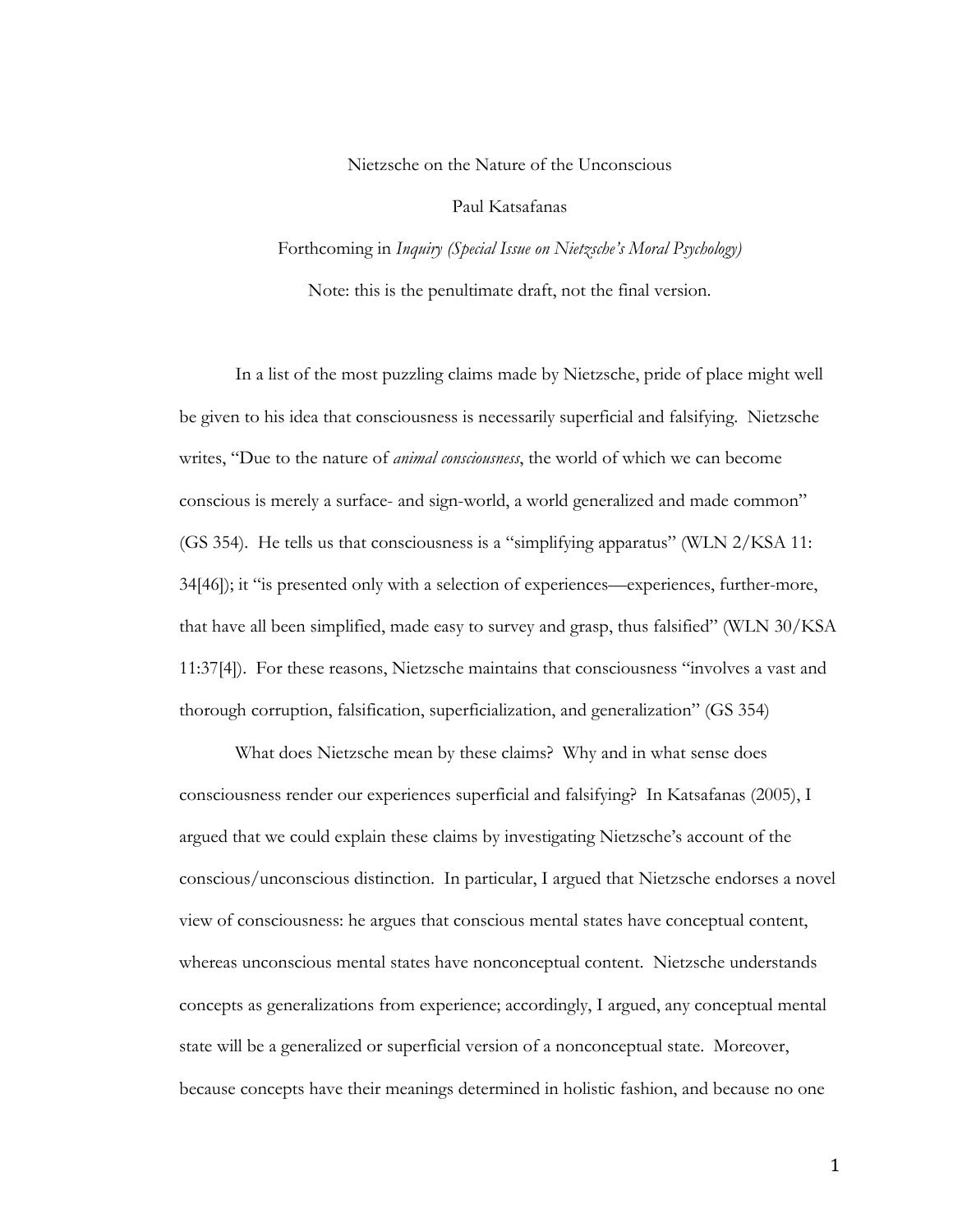system of concepts is best or uniquely correct, pressing nonconceptual content into a conceptual framework will distort or falsify that content.

While this interpretation provides a straightforward explanation of the way in which conscious thought is superficial and falsifying, it has come under criticism. Brian Leiter and others have suggested that there is not enough textual evidence for the view. In addition, Leiter, Mattia Riccardi, and Tsarina Doyle have argued that rather than aligning the conscious/unconscious distinction with the conceptual/nonconceptual distinction, Nietzsche endorses a higher-order thought theory of consciousness. According to this theory, a mental state is conscious when it is the intentional object of a higher-order, unconscious mental state. Riccardi has further objected that Nietzsche must treat some unconscious mental states as conceptual. If this were right, then my account of the reasons for which consciousness falsifies would need to be rethought.

In this essay, I defend the claim that Nietzsche aligns the conscious/unconscious distinction with the conceptual/nonconceptual distinction in light of these objections. The structure of the essay is as follows. Responding to the criticism that Katsafanas (2005) did not provide enough textual evidence for the interpretation, Sections One and Two offer extensive discussions of Nietzsche and Schopenhauer on conceptual thought. In particular, I argue that Nietzsche develops his ideas about consciousness by drawing on Schopenhauer's distinctions between conceptual and nonconceptual mental states. In light of this new textual evidence, Sections Three and Four explain how Nietzsche can account for both conceptual, conscious and nonconceptual, unconscious versions of perceptions, beliefs, emotions, and processes of reasoning. Section Five provides further grounds for thinking that Nietzsche would align the conceptual/nonconceptual distinction with the conscious/unconscious distinction. Sections Six investigates the possibility that Nietzsche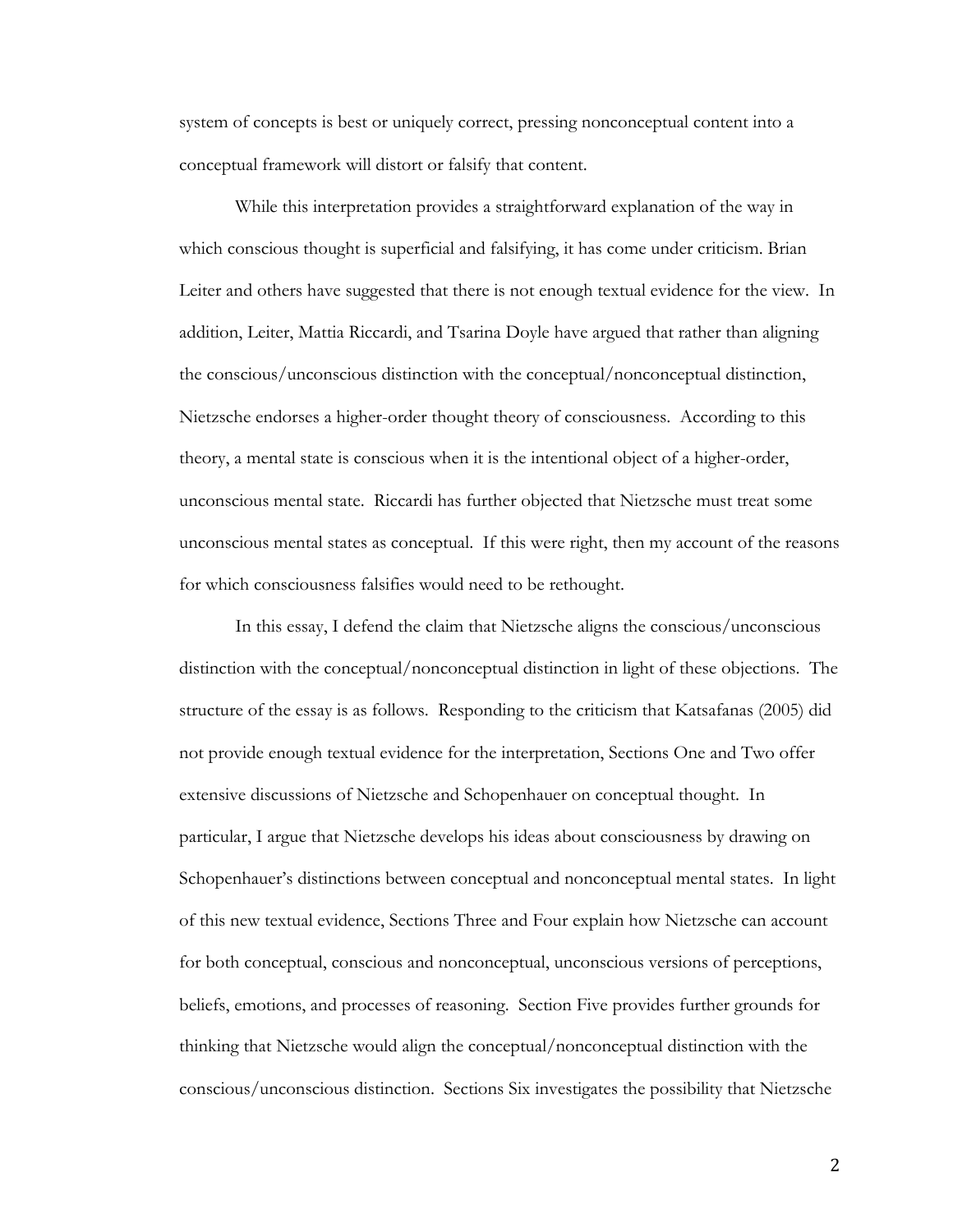endorses a higher-order thought theory of consciousness; I argue that rather than serving as a competitor to my interpretation, the higher-order thought theory can be seen as a *consequence* of the idea that conscious thoughts are conceptual. Finally, Section Seven critiques Riccardi's claim that unconscious thoughts can be conceptual. In light of these arguments, Section Eight concludes that Nietzsche does, indeed, analyze the conscious/unconscious distinction in terms of the conceptual/nonconceptual distinction.

# **1. Conscious thinking as conceptually articulated**

 

Nietzsche's most explicit and detailed discussion of the nature of consciousness comes in a section from the fifth book of the *Gay Science*, in which he makes several interesting claims. He begins by noting that consciousness is not an essential mark of the mental:

We could think, feel, will, remember, and also 'act' in every sense of the term, and yet none of this would have to 'enter our consciousness' (as one says figuratively). All of life would be possible without, as it were, seeing itself in a mirror; and still today, the predominant part of our lives actually unfolds without this mirroring—of course including our thinking, willing, and feeling lives… (GS 354) <sup>1</sup>

Nietzsche's talk of seeing mental life in a mirror suggests that he associates consciousness with some form of introspective awareness.<sup>2</sup> However, this truism is only the beginning of an account of the unconscious: everyone agrees that unconscious states lie outside of

<sup>1</sup> There are a number of other sections in which Nietzsche discusses the existence of unconscious mental states. Some of the more notable ones are: D 115, 119, 129; GS 11, 333, 355; BGE 20, 32, 191, 192, 230; GM II and III; TI VI.3-5; EH II.9; KSA 12:5[55], 12:9[106], 12:10[137], 13:11[83], 13:11[113], 13:11[145], 13:14[144], and 13:14[145]. 2 Additionally, the talk of mirroring might suggest doubling of mental states. I'll return to this point below.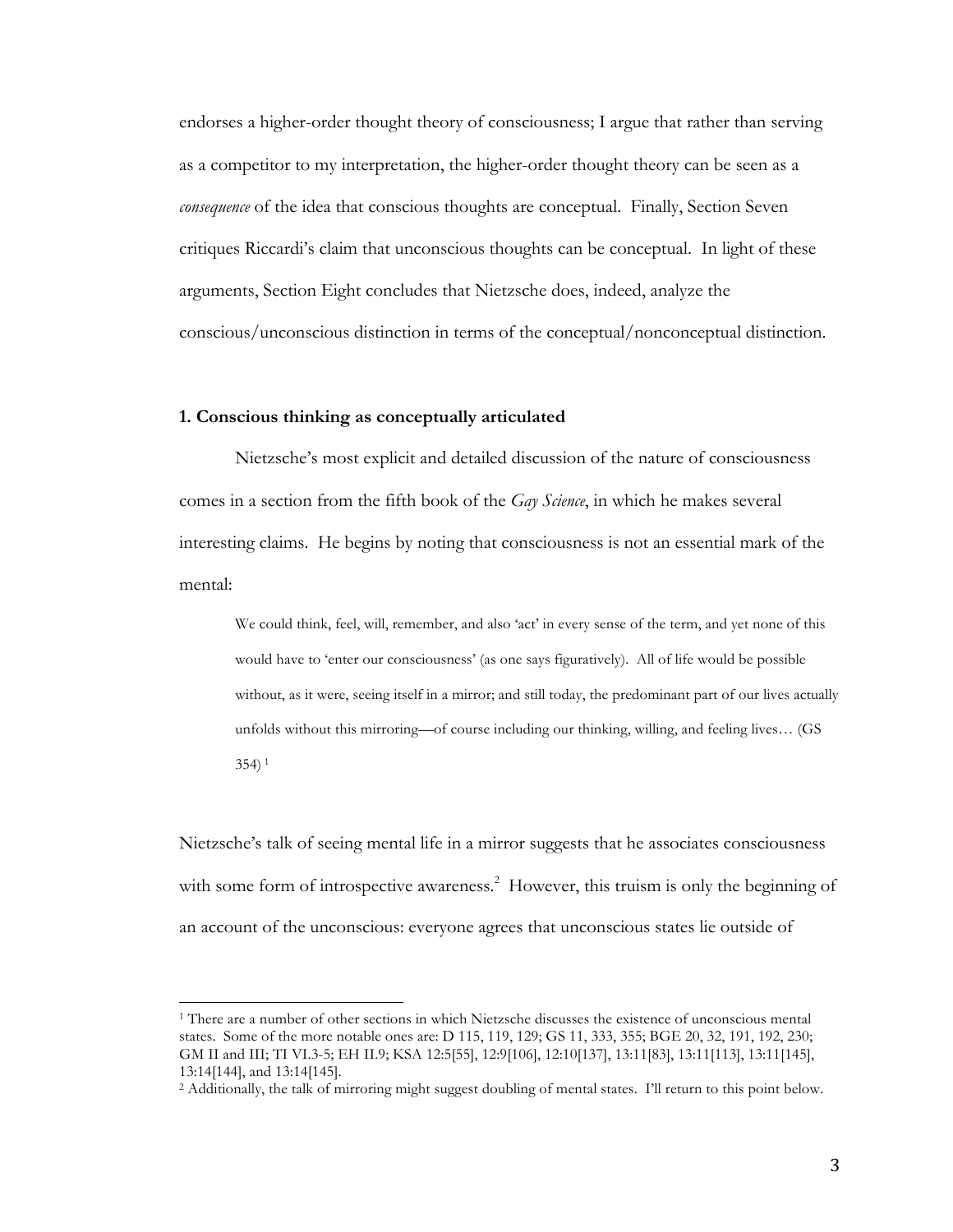awareness, but there is massive disagreement about *why* and *in what respect* these states are introspectively inaccessible. Let's examine Nietzsche's stance on these issues.

Having associated consciousness with introspective awareness, Nietzsche goes on in GS 354 to note that this awareness (or "mirroring") is not necessary for thinking, willing, and feeling. So, he wonders, *"To what end* does consciousness exist at all when it is basically superfluous?" His answer is puzzling:

it seems to me that the strength and subtlety of consciousness is always related to a person's (or animal's) *ability to communicate;* and the ability to communicate, in turn, to the *need to communicate*… *consciousness in general has developed only under the pressure of the need to communicate* … that our actions, thoughts, feelings, and movements – at least some of them—even enter into our consciousness is the result of a terrible 'must' which has ruled over man for a long time: as the most endangered animal, he *needed* help and protection… (GS 354)

This is his second point: consciousness develops so as to fulfill a need for communication.

Now, in itself this claim is rather bizarre. Many animals that are presumably incapable of introspective awareness nevertheless communicate quite effectively with one another: the bee communicates the location of pollen, the ant signals the approach of danger. Communication of this form doesn't require introspective awareness. So Nietzsche must have something else in mind—he must intend something more than the forms of communication that are universal in the animal kingdom.

In fact, it shortly becomes clear that Nietzsche has in mind *linguistic communication:* 

Man, like every living being, thinks continually without knowing it [denkt immerfort, aber weiss es nicht]; the thinking that rises to *consciousness* is only the smallest part of all this – the most superficial and worst part – for only this conscious thinking *occurs in words, which is to say signs of communication* [denn allein dieses bewußte Denken *geschieht in Worten, das heisst in Mittheilungszeichen*], and this fact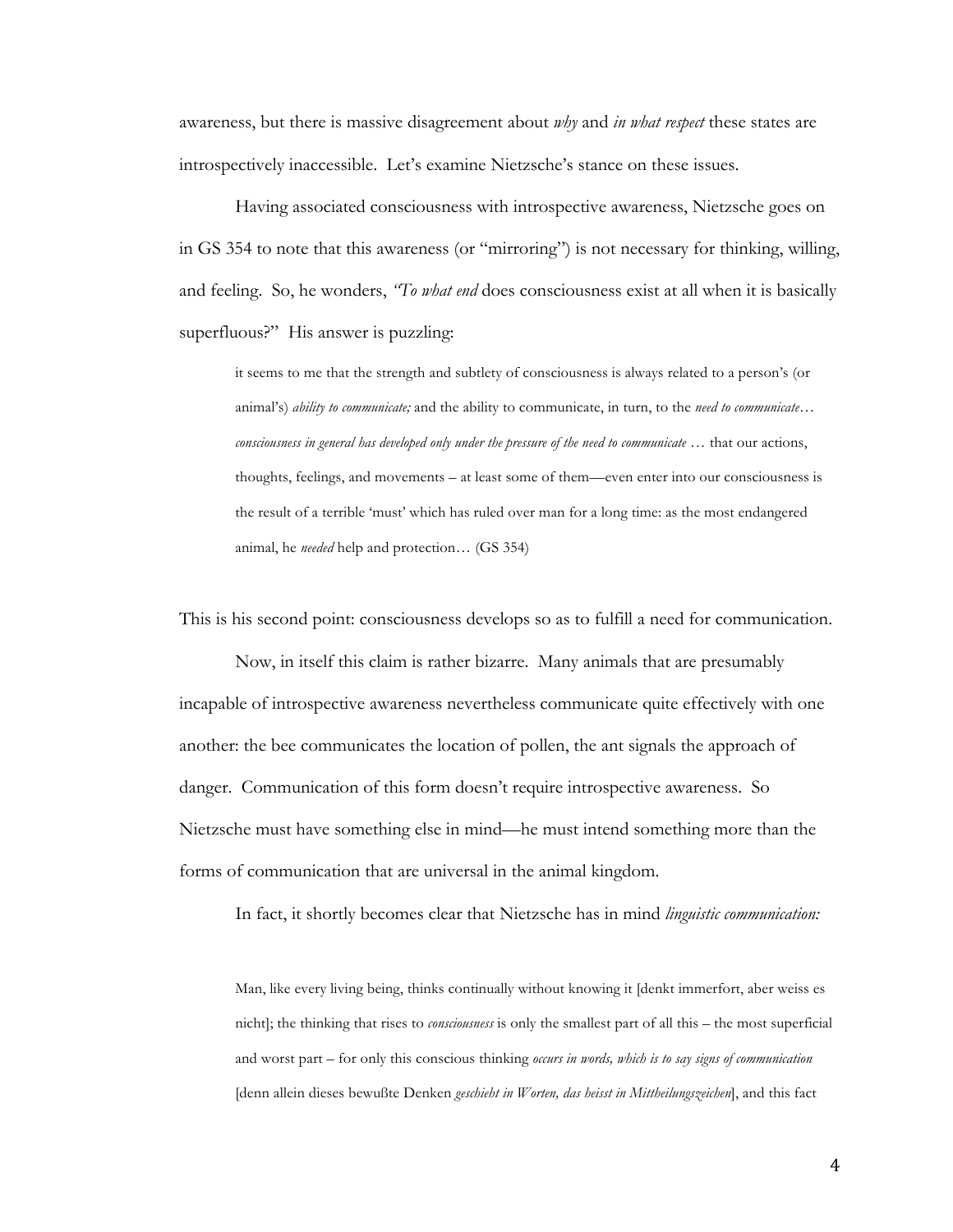uncovers the origin of consciousness. In brief, the development of language and the development of consciousness (*not* of Reason but merely of the way Reason enters consciousness) go hand in hand... (GS 354)

The central claim in this passage is that conscious thinking, and only conscious thinking, occurs in words.<sup>3</sup>

What does it mean for conscious thinking to occur in words? Nietzsche understands words as "acoustical signs [Tonzeichen] for concepts" (BGE 268). That is, words express or signify concepts. As a result, there can be no words without concepts, for words just are expressions of concepts. Nor can there be concepts without words: "concepts [are] possible only when there are words" [Begriffe, erst möglich, wenn es Worte giebt] (KSA 11:25[168]). Thus, for Nietzsche words and concepts go hand in hand; to think in words is to think by means of concepts.4 Accordingly, in writing that conscious thinking occurs in words, Nietzsche is claiming that conscious thinking is conceptually articulated. In other words, conscious mental states have conceptual content. Further, since Nietzsche claims that conscious states, and only conscious states, have conceptual content, it follows that unconscious mental states do not have conceptual content; unconscious states must have a type of nonconceptual content.Accordingly, the distinction between conscious and unconscious states is coextensive with the distinction between mental states with conceptual content and those with nonconceptual content.

<sup>&</sup>lt;sup>3</sup> Nietzsche begins to develop this view at least as early as *Daybreak*. See D 115 and 257.<br><sup>4</sup> In connecting words and concepts, Nietzsche is drawing on Schopenhauer, who discusses this issue

repeatedly. See, for example, *The Fourfold Root of the Principle of Sufficient Reason* §26, where Schopenhauer writes that concepts are not perceptible, and so "would slip entirely from consciousness and be absolutely of no avail for the thought operations... if they were not fixed and retained in our senses by arbitrary signs. Such signs are words." He goes on to note that words "always express universal representations, concepts."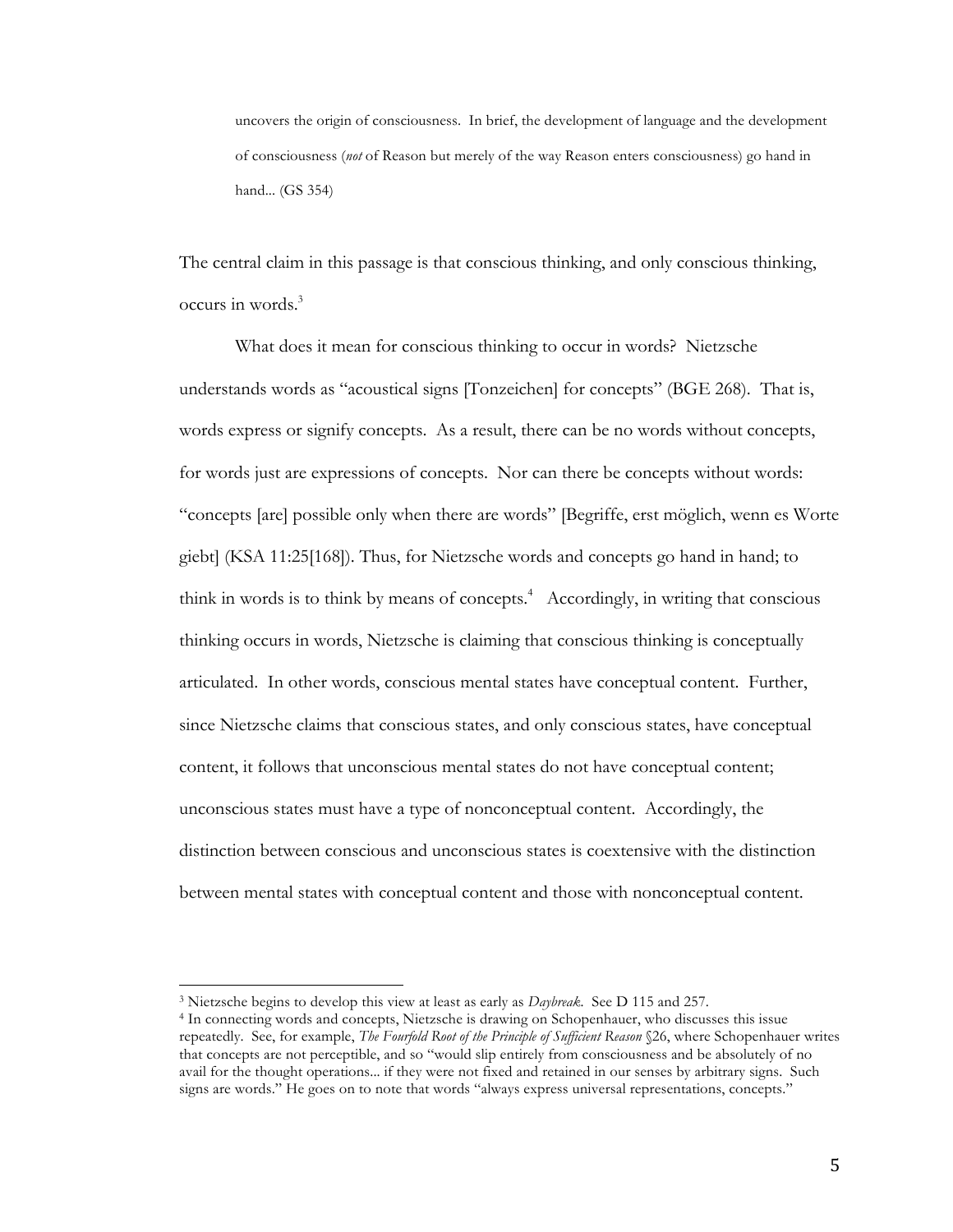But what is it for a mental state to have conceptual content? First, a word on contents. Contents have conditions of adequacy or correctness. These conditions are fulfilled when the intentional object of the mental state has the properties that the content represents it as having.

To claim that a state has conceptual content is to make a claim about the *kind* of content that the state has. In particular, it is to make two claims about this content: first, the content comprises simpler parts, namely concepts; second, these concepts are structured or composed in a certain way in order to constitute the content. For example, consider the belief *that the peacock is turquoise*. The content of this belief appears to be conceptually articulated; the content appears to comprise two concepts,  $\leq$  peacock $\geq$  and <turquoise>, which are structured in a certain way, namely in a subject-predicate fashion, in order to form the belief.

If a mental state has conceptual content, then a person who lacked the relevant concepts could not entertain the mental state. For example, someone who lacked the concept <peacock> or <turquoise> could not believe *that the peacock is turquoise*, for she would lack the resources needed to formulate the belief.

In contrast, consider a *perception* of a turquoise peacock, and suppose that the content of this perception is not conceptually articulated. Arguably, someone who lacks the concepts  $\epsilon$  peacock $\epsilon$  and  $\epsilon$  turquoise $\epsilon$  could still have a perception that represents the turquoise peacock; for example, a newborn baby can look at a turquoise peacock, and her perception will represent it. The newborn lacks the concepts  $\leq$  peacock $\geq$  and <turquoise>, so the content of her perception cannot be conceptual; the constituents of her perception's content cannot be concepts. Nevertheless, the newborn perceives the turquoise peacock, and her perception has definite, structured content, for her perception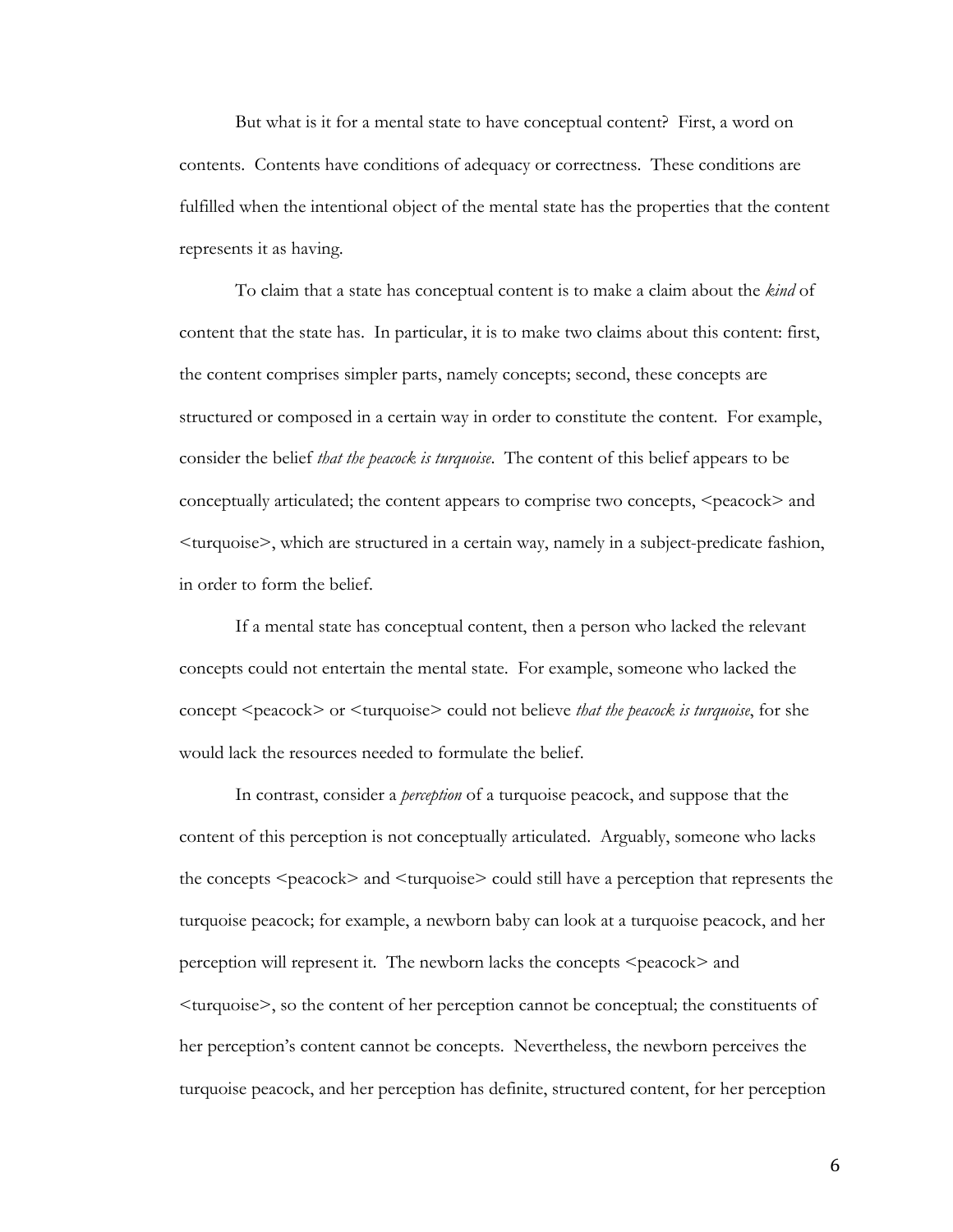is different from her perception of a brown peacock, and different again from her perception of a turquoise flower.

To say that a state has conceptual content, then, is to say that the state's content has concepts as constituents, so that entertaining the mental state requires possession of the relevant concepts. To say that a mental state has nonconceptual content is to say that the state's content does not have concepts as constituents, so that entertaining the mental state does not require possession of concepts. And Nietzsche's surprising claim is this: conscious mental states have conceptual content, whereas unconscious states have nonconceptual content.

Of course, this discussion raises some questions. First, the view that I've just attributed to Nietzsche might seem anachronistic: the last twenty years or so have seen a profusion of work on the conceptual or nonconceptual character of various mental phenomena, but could *Nietzsche* really be concerned with these questions? Moreover, do Nietzsche's brief remarks about consciousness and language really suffice for attributing to him the view that conscious thoughts are conceptual? I'll address this point in Section 2, showing that the conceptual/nonconceptual distinction was discussed explicitly and at length by Schopenhauer; in developing his views on consciousness and conceptualization, Nietzsche is building upon these discussions. Second, the idea of conceptual and nonconceptual content places a great deal of weight upon the notion of a *concept*, so we need to understand just what Nietzsche takes a concept to be. We turn to this in Section 3.

# **2. Schopenhauer on the conceptual/nonconceptual distinction**

At the heart of Kant's theory of mind is the claim that all cognition involves the deployment of concepts. He argues that "the cognition of every, at least human,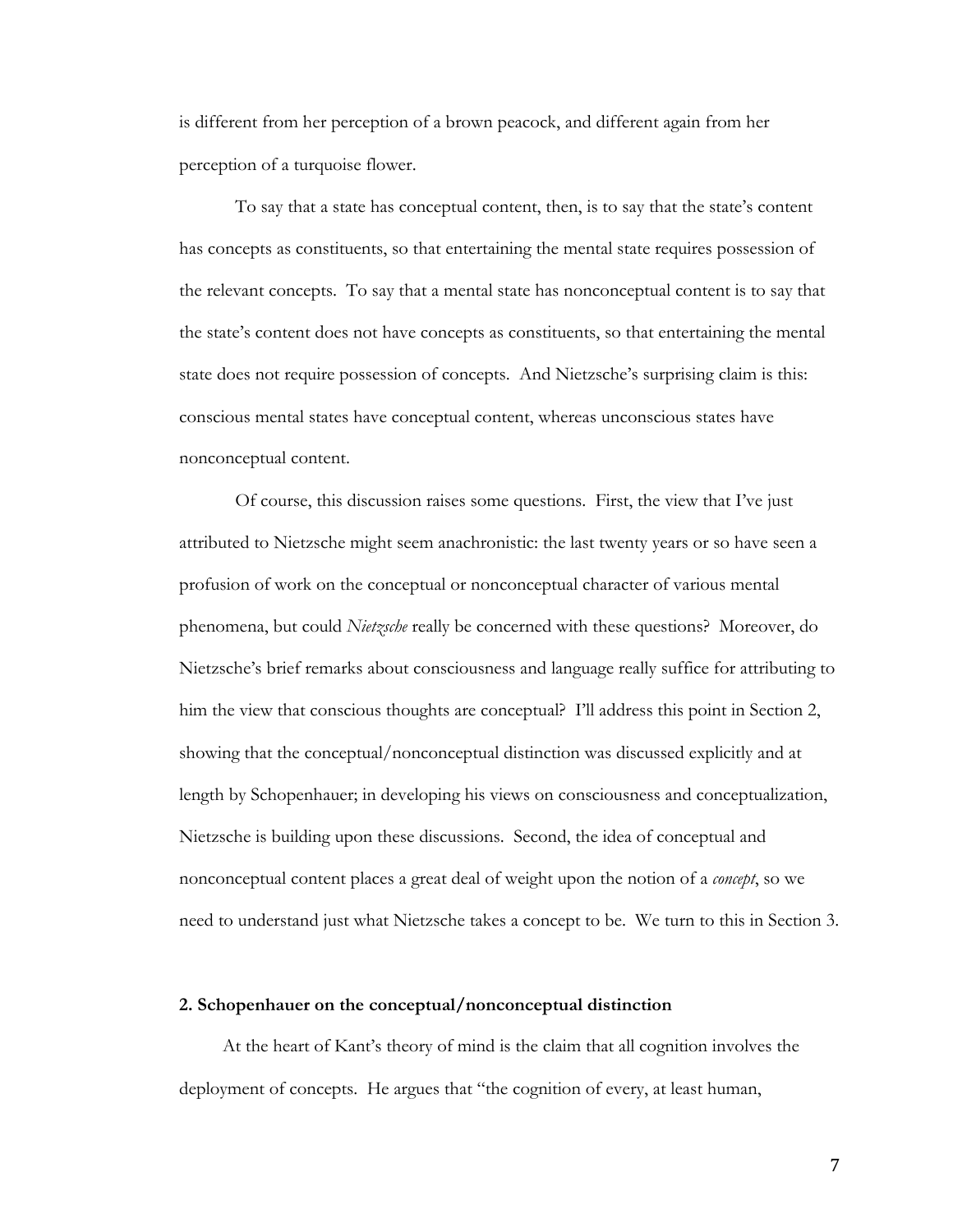understanding is a cognition through concepts" (*Critique of Pure Reason* A 68/B93). As he reiterates, "thinking is cognition through concepts" (*Critique of Pure Reason* A 69/B94). All thought is conceptual thought. And a number of neo-Kantians who were prominent in the nineteenth century echo this claim: F.A. Lange, for example, believes empirical physiology proves that data from sense impressions is structured to form a perception, where the structuring involves conceptualization (cf. Lange 1950, Book II, Section 3).

Schopenhauer thoroughly rejects this Kantian orthodoxy. He writes,

Kant's great mistake … [was that] he did not properly separate perceptual knowledge from abstract knowledge; from this there arose a terrible confusion. (WWR I, 437)

Put simply, Schopenhauer's claim is that Kant was right about abstract knowledge but wrong about perceptual knowledge. Abstract knowledge is conceptually articulated in the way that Kant describes, whereas perception is nonconceptual. And indeed, abstract knowledge is generated by rendering the nonconceptual content of perceptual states conceptual. Let me explain

Schopenhauer is drawn to the view that there are nonconceptual mental states because he starts with the idea that only human beings have conceptual capacities: "concepts form a peculiar class, existing only in the mind of man, and differing entirely from the representations of perception" (WWR I, 39). This is why he finds it important to distinguish states with nonconceptual content from states with conceptual content: the former will be entertained by both human beings and the other animals, while the latter will be unique to human beings. Since animals perceive the world, but do not possess conceptual capacities, the content of perceptions must be nonconceptual. The same goes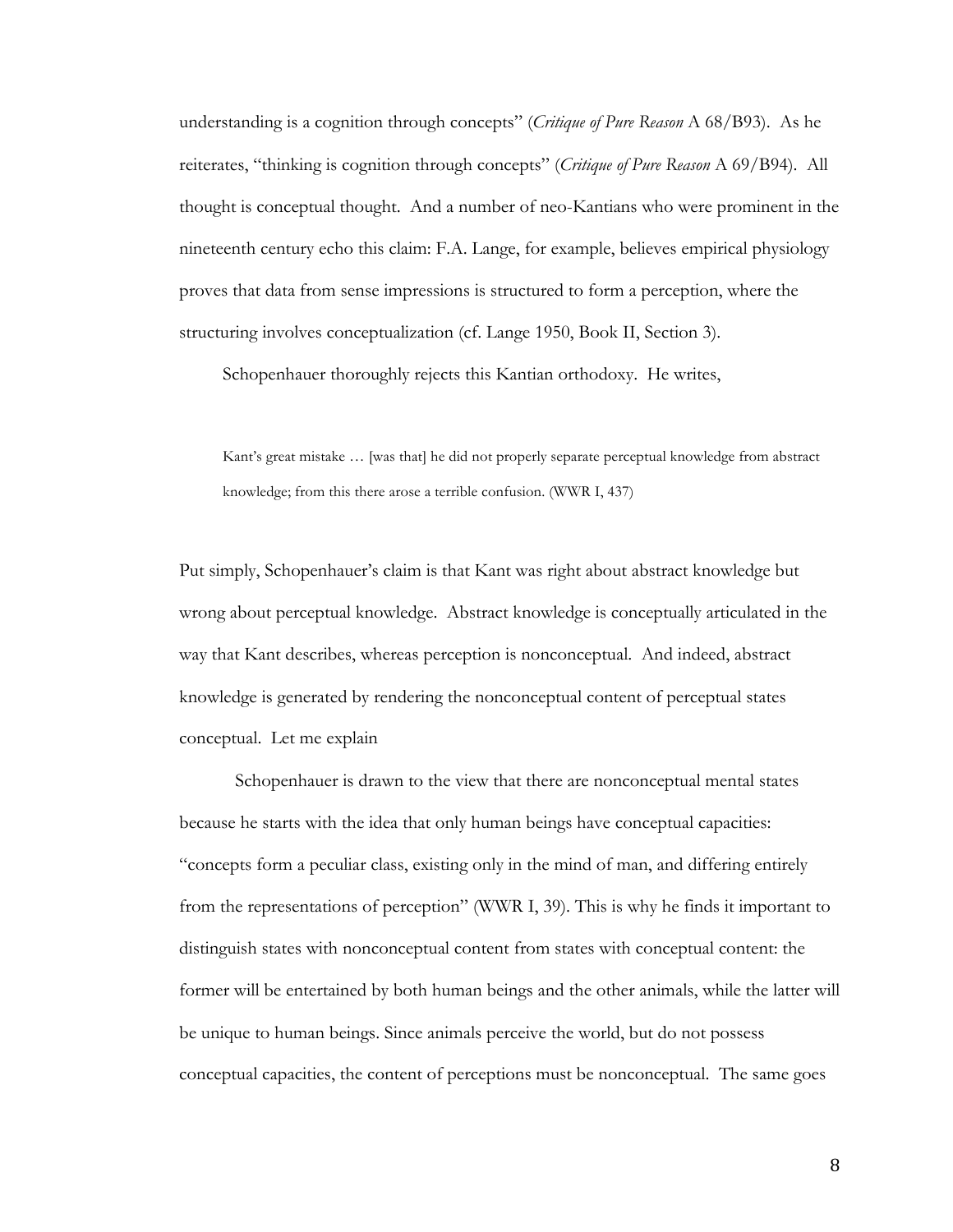for feelings: a hedgehog can fear a dog, a moose can have an urge to protect its young; but these feelings cannot be dependent on the possession of concepts. Schopenhauer puts it succinctly: "the animal feels and perceives; man, in addition, thinks and knows" (WWR I, 37).

All animals enjoy an awareness of the world, the capacity to feel, and—we'll see below—even some knowledge of causal connections. These mental phenomena are nonconceptual. Human beings—the animals with the capacity for concepts—supplement these nonconceptual forms of awareness with conceptually articulated thinking. This, Schopenhauer tells us, makes possible a new form of thinking: *reflection,* which involves the capacity for abstract thought.

Schopenhauer introduces the notion of reflection as follows:

Another faculty of knowledge has appeared in man alone of all the inhabitants of the earth; an entirely new consciousness has arisen, which with very appropriate and significant accuracy is called *reflection*.For it is in fact a reflected appearance, a thing derived from this knowledge of perception, yet it has assumed a fundamentally different nature and character. (WWR I, 36)

So reflection is a new capacity, which gives our minds a different nature. How so? Well, Schopenhauer defines concepts as "representations that are abstract not perceptive, universal not individual in time and space" (WWR I, 40). Concepts are *abstract* or *general,*  non-individual representations. Whereas my perception represents an individual, particular tree in front of me, my concept <tree> represents something abstract, something general. As concepts represent abstractions, they are independent of particulars. Thus, mental states with conceptual contents are no longer tethered to perceptually present objects; they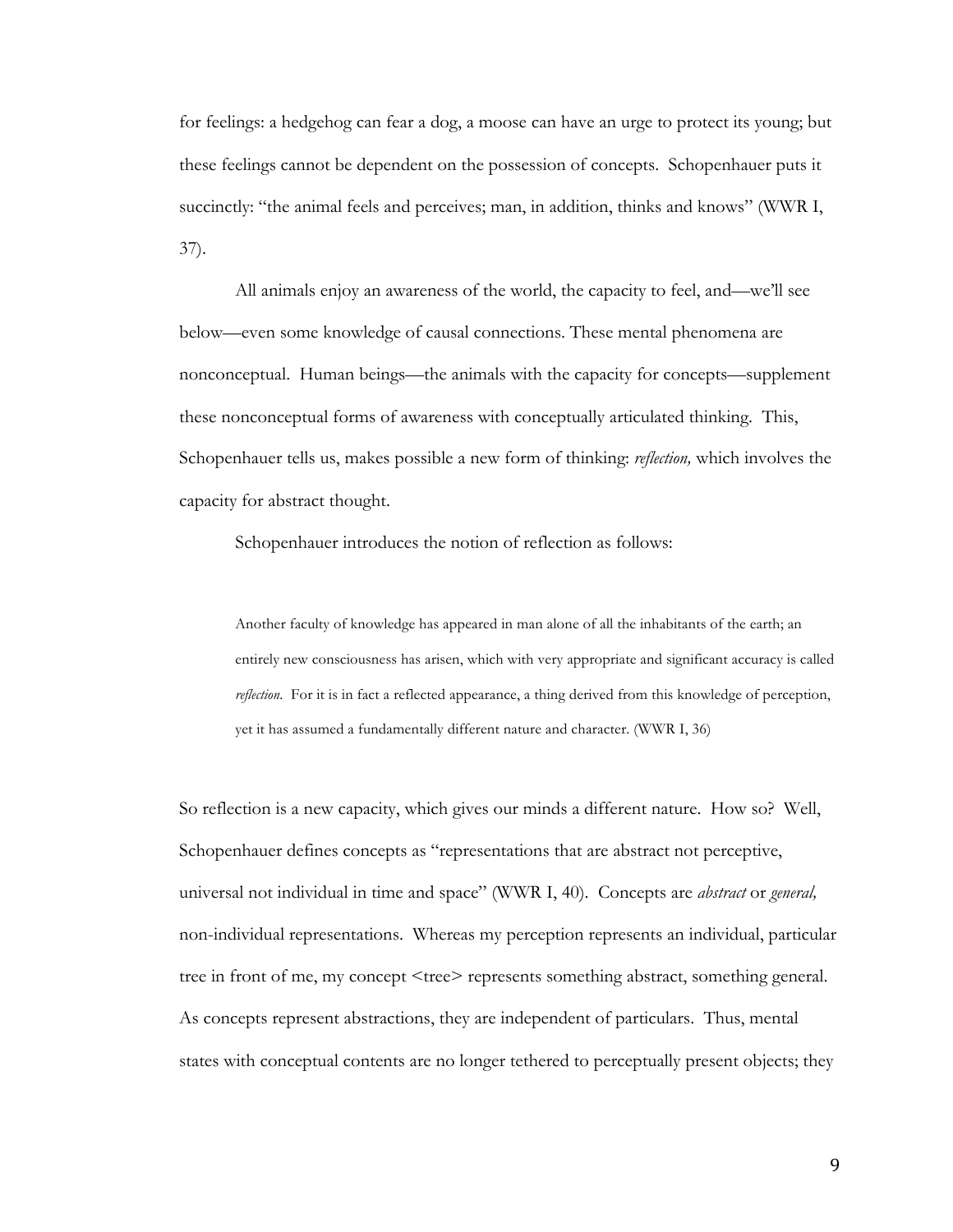can range over objects distant in time and space; they can concern relations between abstract objects; and so forth.

Accordingly, conceptual thought (reflection) is not anchored to determinate perceived objects: in addition to gazing at the tree directly in front of me, I can contemplate the relationships between trees and shrubs, I can think of elms and maples, I can ponder the fact that trees are members of the plant kingdom. And more: in freeing us from perceptually present objects, this new form of consciousness gives us the capacity to contemplate the future and the past. I can think of the way this tree will look in the winter; I can remember how another tree looked last spring. In general, conceptual thought enables us to entertain mental states that are not anchored to perceptually present objects.

The ability to entertain conceptual thoughts gives rise to many new capacities, such as the capacity to have desires that relate to the distant future (e.g., a desire for one's great grandchildren to have good lives), abstract concepts (e.g., a desire to understand physics), plans (e.g., a desire to write a great book by the time one is fifty), and so on (WWR I, 36). Not only does conceptual thought enable a new range of desires and capacities for temporal planning, it also engenders (or arises together with) language:

The animal communicates his feelings and moods by gesture and sound; man communicates thought to another, or conceals it from him, by language. Speech is the first product and the necessary instrument of his faculty of reason… (WWR I, 37)

In sum, then, Schopenhauer claims that the acquisition of concepts, and the concomitant possibility of thoughts with conceptual contents, is what leads to the profound differences between the minds of human beings and those of the other animals. Reflection is the ability to have mental states that are not anchored to perceptually present objects;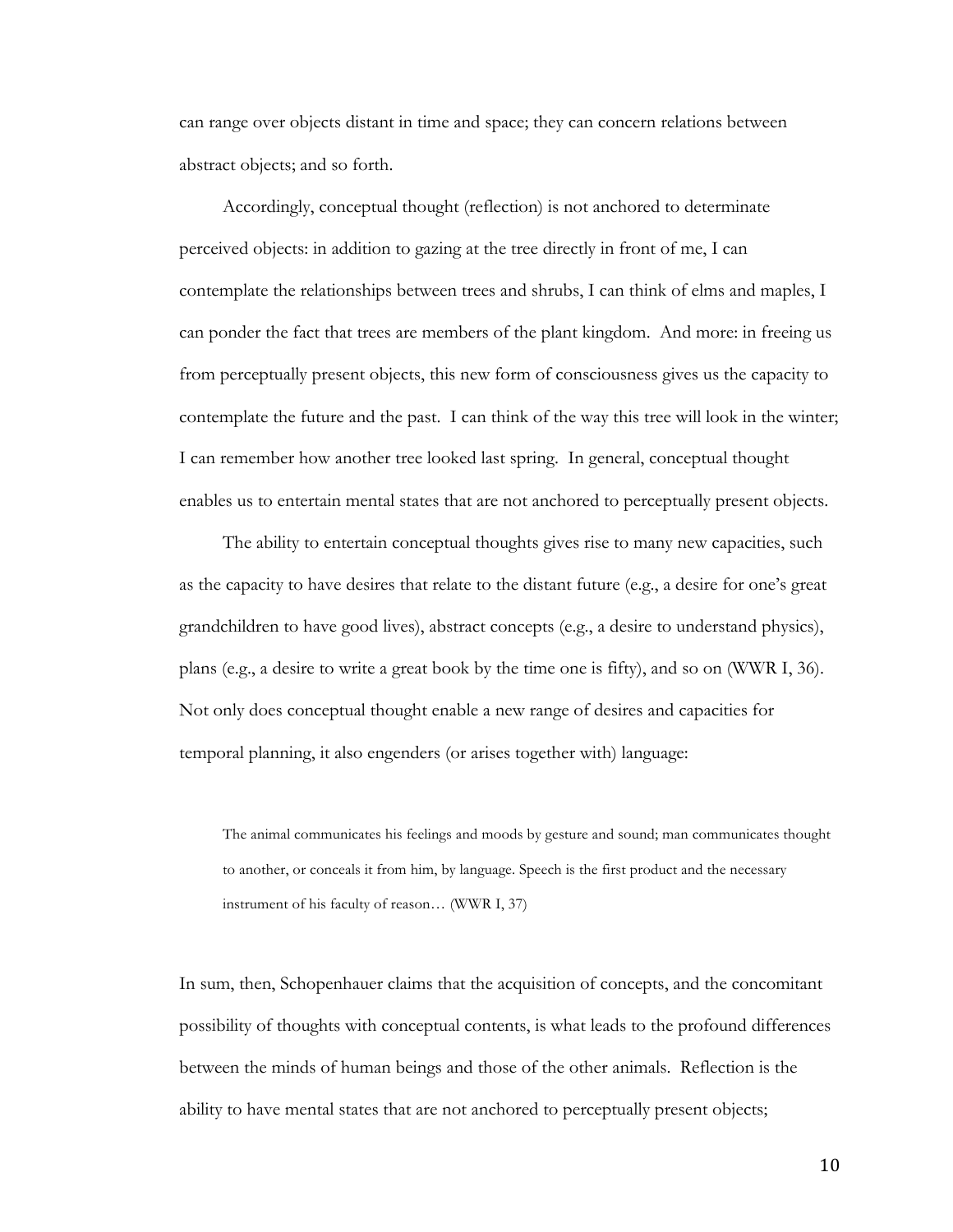entertaining these states enables us to conceive of general or abstract objects, to contemplate the past and future, and to communicate in a new way.

# **3. Conceptual and nonconceptual perceptions**

In Schopenhauer, then, we have a divide between two kinds of mental states: those with nonconceptual content and those with conceptual content. The latter are involved in all episodes of reflection; the former are involved in more rudimentary forms of thinking, such as perceiving, feeling, and—I'll return to this below—certain forms of knowing.

Nietzsche's model of consciousness develops out of these ideas. I've suggested that Nietzsche identifies conscious mental states as those with conceptual content, and unconscious states as those with nonconceptual content. So, for example, whereas Schopenhauer treats all perception as nonconceptual, Nietzsche distinguishes two different forms of perception: one involving nonconceptual contents, the other involving conceptual contents. The former are unconscious, the latter conscious.

How are we to draw this distinction between nonconceptual and conceptual perception? In making sense of Nietzsche's ideas, it is crucial to understand that perceptions with nonconceptual content still have definite, structured content – just not conceptually structured or articulated content.<sup>5</sup> Nietzsche's insight, garnered from Schopenhauer, is that the sense organs just by themselves generate perceptions with determinately structured content. For Kantians, this means that the output of the sense organs is conceptually articulated. Nietzsche, however, follows Schopenhauer in claiming that perceptual content could be determinately structured in a way that does not involve

<sup>5</sup> See, for example, KSA 12:5[55], where Nietzsche notes that a mental state "that removes itself from our consciousness and consequently *becomes unclear can* thus be perfectly clear in itself" [was aus unserem Bewußtsein sich entfernt und deshalb *dunkel wird, kann* deshalb an sich vollkommen klar sein].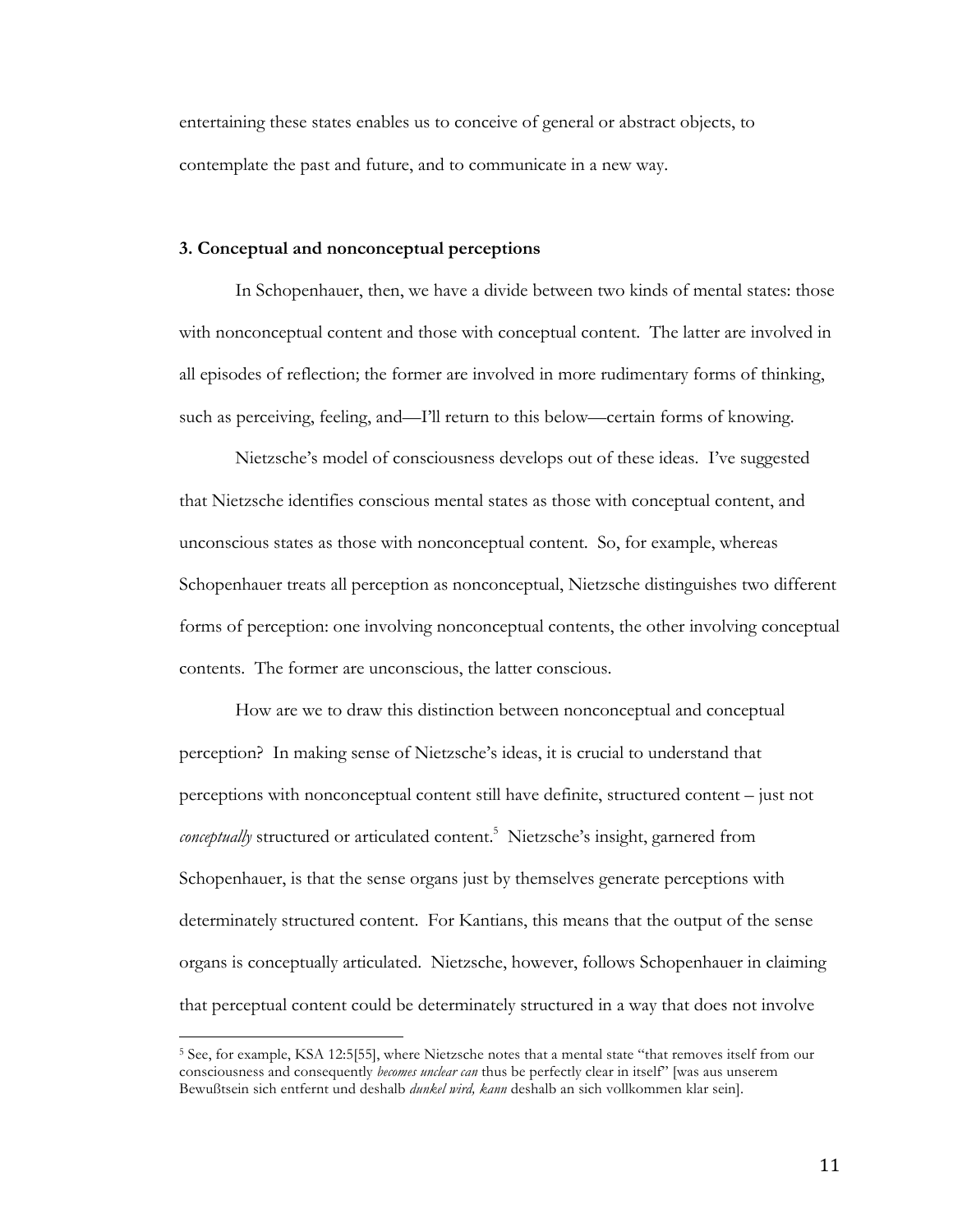concepts; there is no need to attribute conceptual capacities to a being in order to make sense of the fact that the being has perceptions with determinate content. This is an insight that Schopenhauer stressed: the other animals perceive the world, but lack concepts; thus, perceptions with nonconceptual yet determinate content must be possible. These are Nietzsche's unconscious perceptions.

So conscious perceptions do not differ from unconscious perceptions in that the former have structured content while the latter lack structured content; rather, they differ in the kind of structure that they have.

What, exactly, is the difference between the conceptual structure of conscious thought and the nonconceptual structure of unconscious thought? In KSA 13:14[152], Nietzsche claims that we sometimes "see things coarsely and made equal [grob und gleich gemacht die Dinge sehen]" where this type of seeing involves "subsuming [subsumiren]" and "schematizing [schematisiren]" the perceived object. Nietzsche elaborates upon this idea in his published works, writing that our conscious experience presents "a surface- and sign-world, a world generalized and made common [eine Oberflächen- und Zeichenwelt, eine verallgemeinerte, eine vergemeinerte Welt]" (GS 354). Again, he writes,

Our eye finds it more comfortable to respond to a given stimulus by reproducing once more an image [Bild] that it has produced many times before, instead of registering what is new and different. (BGE 192)

He goes on to provide an example, writing that we often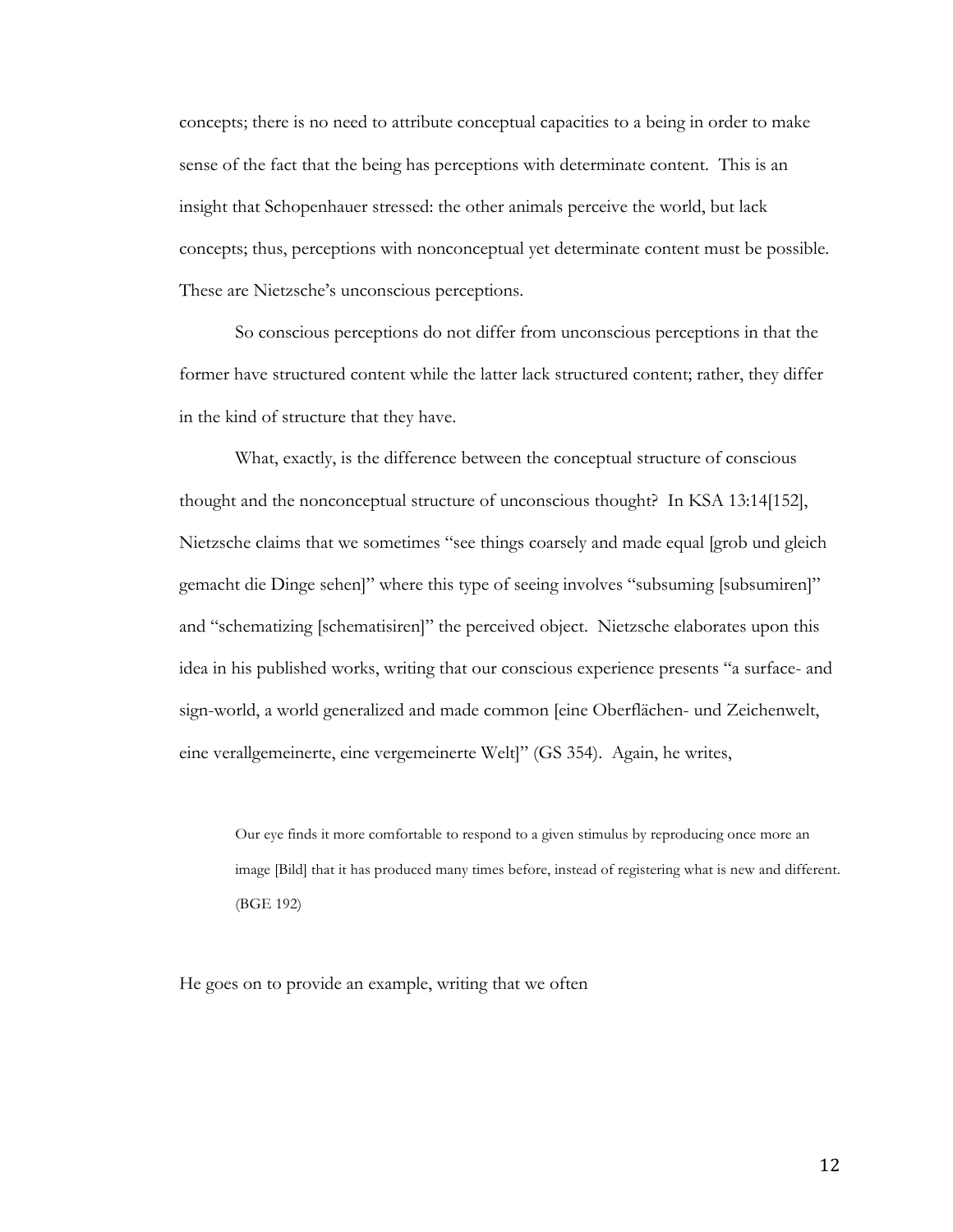do not see a tree exactly and completely with reference to leaves, twigs, color, and form; it is so very much easier for us simply to improvise an approximation of a tree [ein Ungefähr von Baum hin zu phantasiren]. (BGE 192)

Nietzsche's idea is that our perceptions sometimes represent objects in a way that is not sensitive to all of the detail of the object, but is instead sensitive only to the general type to which the object belongs. This type of perception represents the tree as an instance of the concept <tree>, rather than representing it in its full detail; it does so by emphasizing certain general features of trees at the expense of the individual details of this particular tree.

Perceptual content would be conceptual if the perceived object were represented as an instance of some concept, that is, as a token of some type. And this is just what the remarks above suggest: some of our perceptions represent their objects as instantiating certain concepts. However, as KSA 13:14[152] and BGE 192 make clear, not all of our perceptions do so; some perceptions represent their objects in a definite way, but do not represent them as instantiating concepts.

This gives us a way to make sense of Nietzsche's remarks: unconscious perceptions have nonconceptual content, in the sense that they represent their objects in a definite way, but do not represent them as instantiating concepts; conscious perceptions have conceptual content, in the sense that they represent their objects as instantiating concepts.

Recently, there has been a wealth of empirical work on this kind of phenomenon, which psychologists call *categorical perception.* Categorical perception is seeing an object as a token of some type, an instance of some category. A number of studies have demonstrated that "categories," as psychologists call them, or "concepts," as philosophers would call them, influence the observer's perception. I'll give a few examples.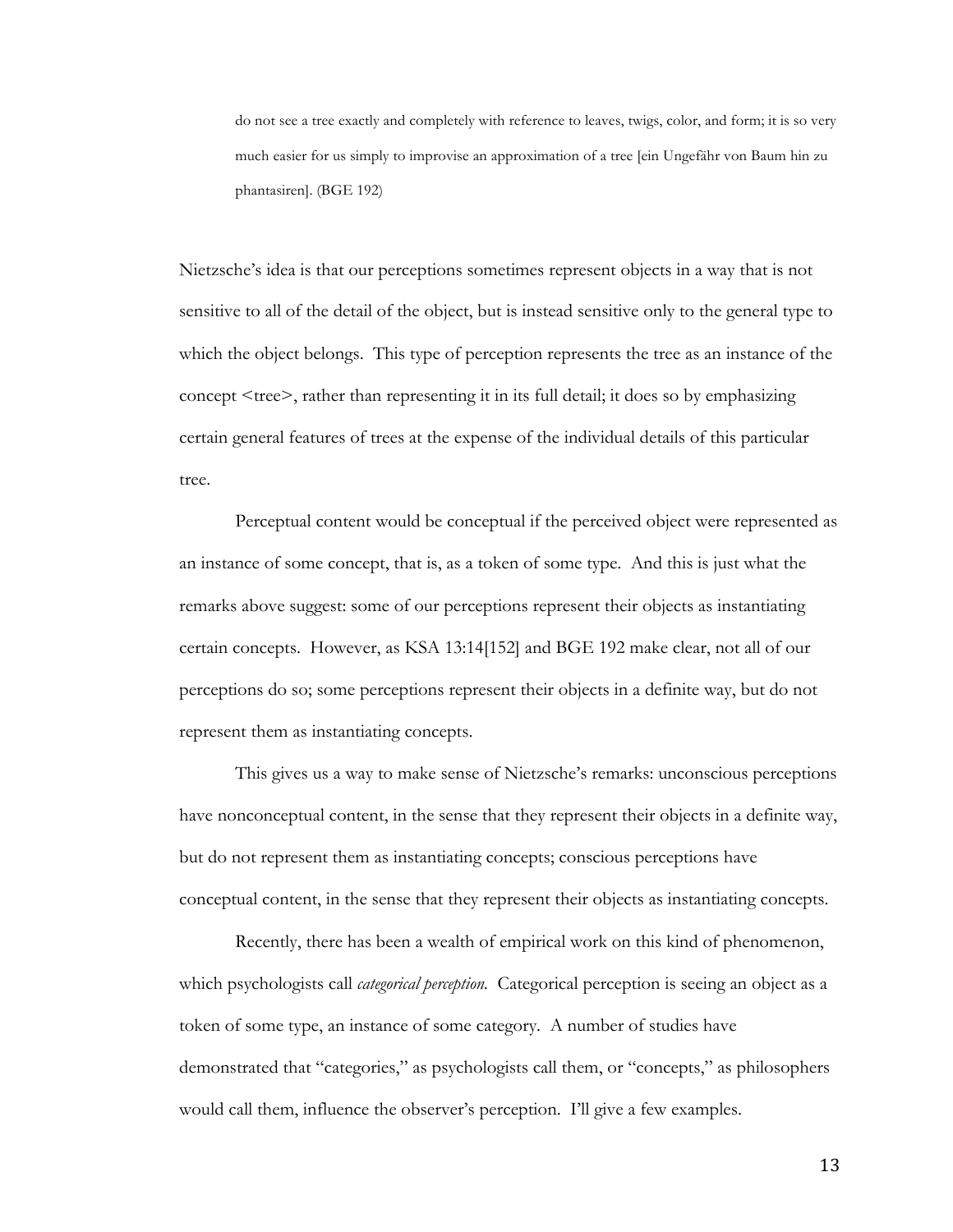First, consider gestalt shifts. The duck-rabbit is a nice illustration. Upon first perceiving this image, one might see nothing but a curved line. However, a moment later the image snaps into the picture of a duck; and if you squint a bit, it shifts to a rabbit. There is some resistance experienced in trying to shift these perceptions; once you've seen the image as a duck, it's hard to see it as a curved line or as a rabbit. A natural way to interpret this phenomenon is that an element of one's conceptual repertoire is deployed, and sensory stimuli are fit into its framework. Put differently: if you didn't have the concepts <duck> and <rabbit>, you'd continue to see nothing but a curved line.

The impact of concepts on conscious perception is also apparent in the ways in which experts and novices in particular domains perceive objects: an agent with command of the English language will consciously see this page (or hear these sentences) quite differently than someone who has no knowledge of English. (Compare, for example, the way that you might see or hear a paper written in Cyrillic or Greek.) An expert geologist will see the cliff's layers of rock differently than will the casual hiker. The mechanic will see the car engine in a different way than will the ordinary driver. These phenomena have been tested and confirmed; there are no questions about *whether* they occur, only about how pervasive they are and what the mechanism for their occurrence is. As Goldstone and Hendrickson conclude in a recent literature survey, "Language, at both phoneme and word levels, tends to regularize object descriptions. Giving multiple objects the same label increases their subjective similarity, particularly if the objects are well fit by the label. More generally, the existence of CP [categorical perception] makes the theoretically important point that people organize their world into categories that, in turn, alter the appearance of this perceived world" (Goldstone and Hendrickson 2010, 75). Nietzsche believes that what is today called categorical perception is a pervasive phenomenon.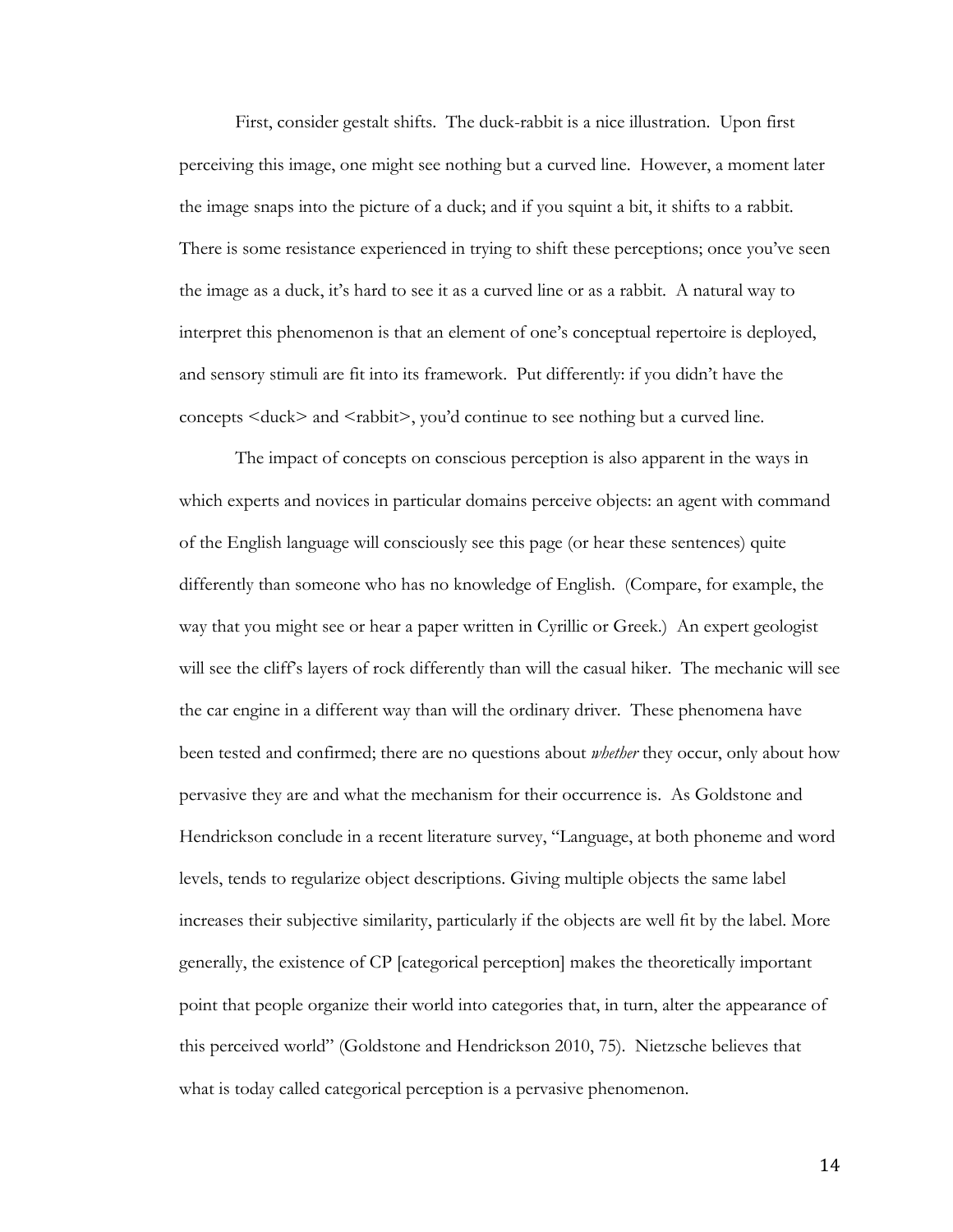So for Nietzsche, there are two kinds of perceptions. Some perceptions—the unconscious ones—involves a mere discriminatory ability. Others—the conscious ones involves a classifying awareness that presents the perceived object as a token of some type.

Notice that in drawing this distinction, we must credit Nietzsche with a certain view of concept-possession. In particular, Nietzsche must maintain that concepts are more than mere discriminatory capacities. For example, one does not possess or apply the concept <food> merely because one is able to discriminate edible and inedible items. So Nietzsche would not credit an ant or an amoeba with the concept <food> merely because it reacts differently to edible and inedible items.

Concepts must be more than mere discriminatory abilities. For Nietzsche, concepts are *classificatory* abilities; possessing a concept involves the ability to classify various objects as falling under the concept. For example, possessing the concept <food> involves the ability to classify ice cream, sushi, and other types of food as falling under the concept. This might seem like a mere discriminatory ability, but it is not, for the following reasons: concepts are systematically related to other concepts, and concepts can be employed in non-perceptual contexts.<sup>6</sup> This is what is meant by saying that concepts are classificatory capacities. An ant, or an amoeba for that matter, can distinguish food and non-food, in the sense that it can respond differently to the two types of object. But a human being can do something more. First, she can relate the concept <food> to other concepts, for her concept <food> is part of a whole system of concepts that stand in various relations to one another. Second, these concepts can be employed in non-

<sup>6</sup> This is why Nietzsche so frequently mentions concepts and 'systems' or 'schemas' in the same breath. BGE 20 is characteristic: Nietzsche notes that "concepts are not anything capricious or autonomously evolving, but grow up in connection and relationship with each other," and he goes on to discuss "the innate systematic structure and relationship of these concepts". Cf. KSA 11:26[61], KSA 12:5[22]/WLN 110, KSA 12:6[11], KSA 12:9[106]/WLN 161, KSA 12:9[144], and KSA 13:14[152].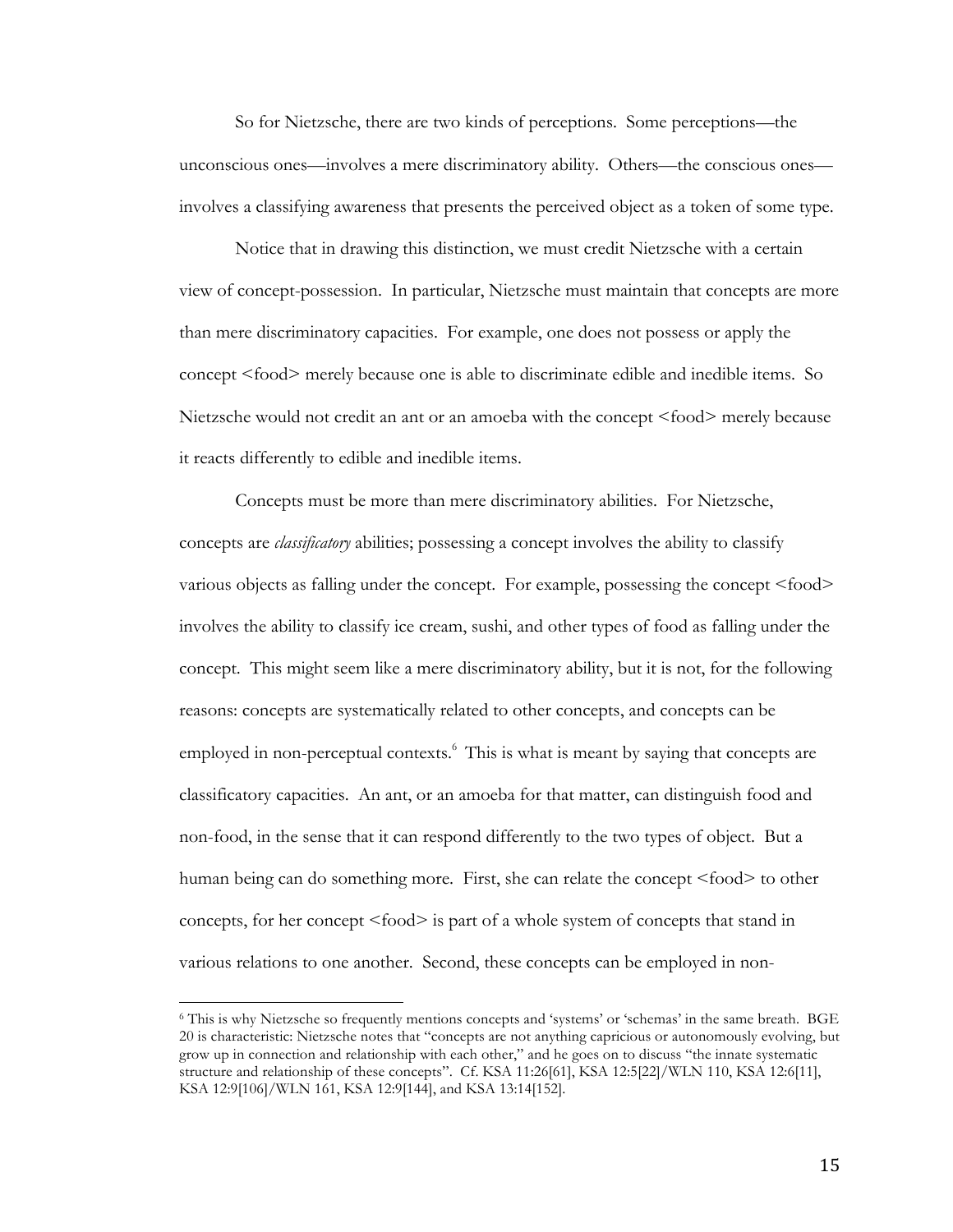perceptual contexts. A human being can relate concepts even when tokens of the concepts are not present: she can think "sushi is a type of food," "food is nourishing," "some food tastes better than other food," and so on. As we saw above, this is what Schopenhauer calls *abstract* thinking, by which he means thinking which is not anchored to a perceptual context, thinking which involves more than mere discrimination. For Nietzsche, then, concepts are classificatory capacities, in the sense that concepts have systematic structures and can be employed in non-perceptual contexts.<sup>7</sup>

In sum, Nietzsche's account of concept possession involves three features: a person possesses a concept F if and only if she can discriminate instances of F (*a* is F, or F*a*), she can employ F in conjunction with other concepts (F*a* and G*a*, all F's are G's, etc.), and she can employ F when instances of F are not perceptually present (F's are G's, etc.). There is nothing unusual in this; it is a fairly standard account of concepts, requiring discriminatory abilities, appreciation of some inter-conceptual relations, and the capacity for abstract thought.

So Nietzsche's claim that there are both conceptual and nonconceptual perceptual contents amounts to this: some perceptions involve a classifying awareness, which presents objects as instances of concepts that the perceiver can employ in abstract thought; other perceptions involve awareness of objects which does not present objects as instances of concepts that the perceiver can employ in abstract thought. Or, put differently, conscious perceptions involve a classifying awareness, whereas unconscious perceptions involve only a discriminatory ability, only a perceptual sensitivity to features of the environment.

<sup>7</sup> The fact that understanding one concept requires understanding its place in a system of concepts is discussed by Simon (1984), Abel (2001, 22-7), and Constâncio (2011).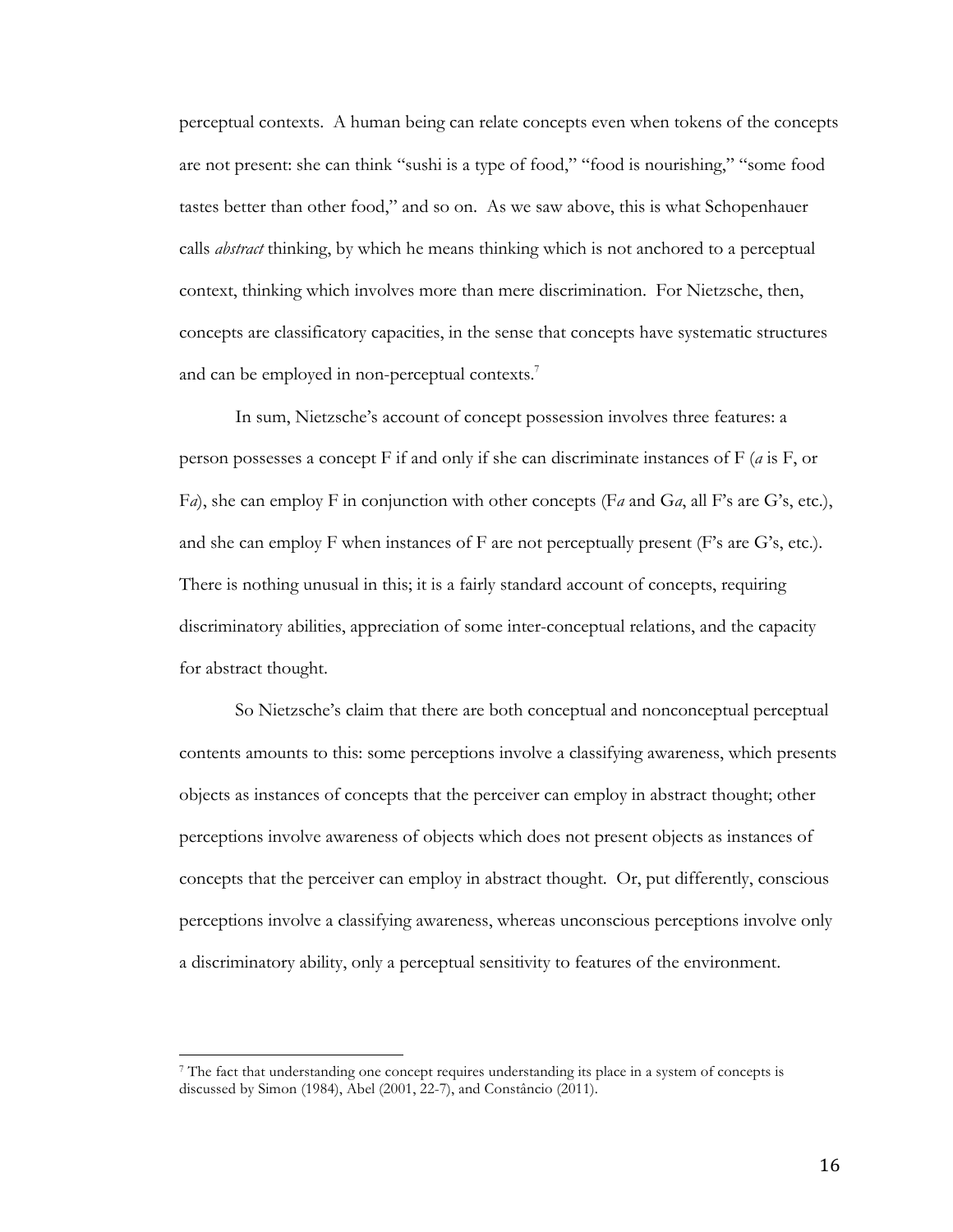Thus, Nietzsche's claim that conscious perception takes the form of words makes perfect sense: conscious perception has conceptual content, for conscious perception involves categorization or classification of the perceived object, whereas unconscious perception, lacking any such conceptualization of the perceived object, has nonconceptual content.<sup>8</sup> And indeed, we can see this view at work in BGE 268. In that passage, which begins with the question "what is commonness [Gemeinheit]?", Nietzsche writes, "words are acoustical signs [Tonzeichen] for concepts; concepts, however, are more or less definite symbols [or "pictoral symbols," Bildzeichen] for frequently recurring and associated sensations, for groups of sensations."<sup>9</sup> Words pick out or express concepts; concepts are symbols or signs that pick out what is common in various particular perceptions. For example, the word "tree" expresses the concept <tree>, and the concept <tree> picks out (let's say) tall plants with a wooden trunk. In BGE 268, Nietzsche suggests that one possesses such a concept only if one can employ it in thought and communicate it—and he emphasizes that when our experiences are partially constituted by this concept, they will be rendered more "common." They will be generalized or superficial versions of the originally unconscious experiences.

<sup>8</sup> There are a number of passages that support this interpretation. Perhaps the most important ones are GS 354, BGE 192, BGE 268, and KSA 13:14[152], parts of which were discussed above. See also GS 114, BGE 230, and KSA 12:9[106], which present similar accounts. In his published works, Nietzsche rarely engages in explicit discussions of the distinction between conscious and unconscious states; I therefore take it to be of the first importance that these few explicit discussions, such as GS 354, strongly support the interpretation that I am advancing.

<sup>9</sup> The claim that concepts are *Bildzeichen* (in Kaufmann's translation, "image signs") might suggest that Nietzsche thinks of concepts as mental images (thanks to an anonymous referee for raising this point). This is compatible with my claim that concepts are classificatory capacities: Nietzsche may think that the activation of these classificatory capacities involves the tokening of a mental image. For example, when my concept <tree> is activated through my conscious perception of a tree, Nietzsche may think that I have a mental image of a tree. However, I hesitate to put too much weight on this term *Bildzeichen,* as this is its only occurrence in the entire *Kritische Gesamtausgabe*. I suspect that rather than intending to convey any substantial philosophical point by using *Bildzeichen,* Nietzsche simply liked the sound of the *Tonzeichen/Bildzeichen*  contrast.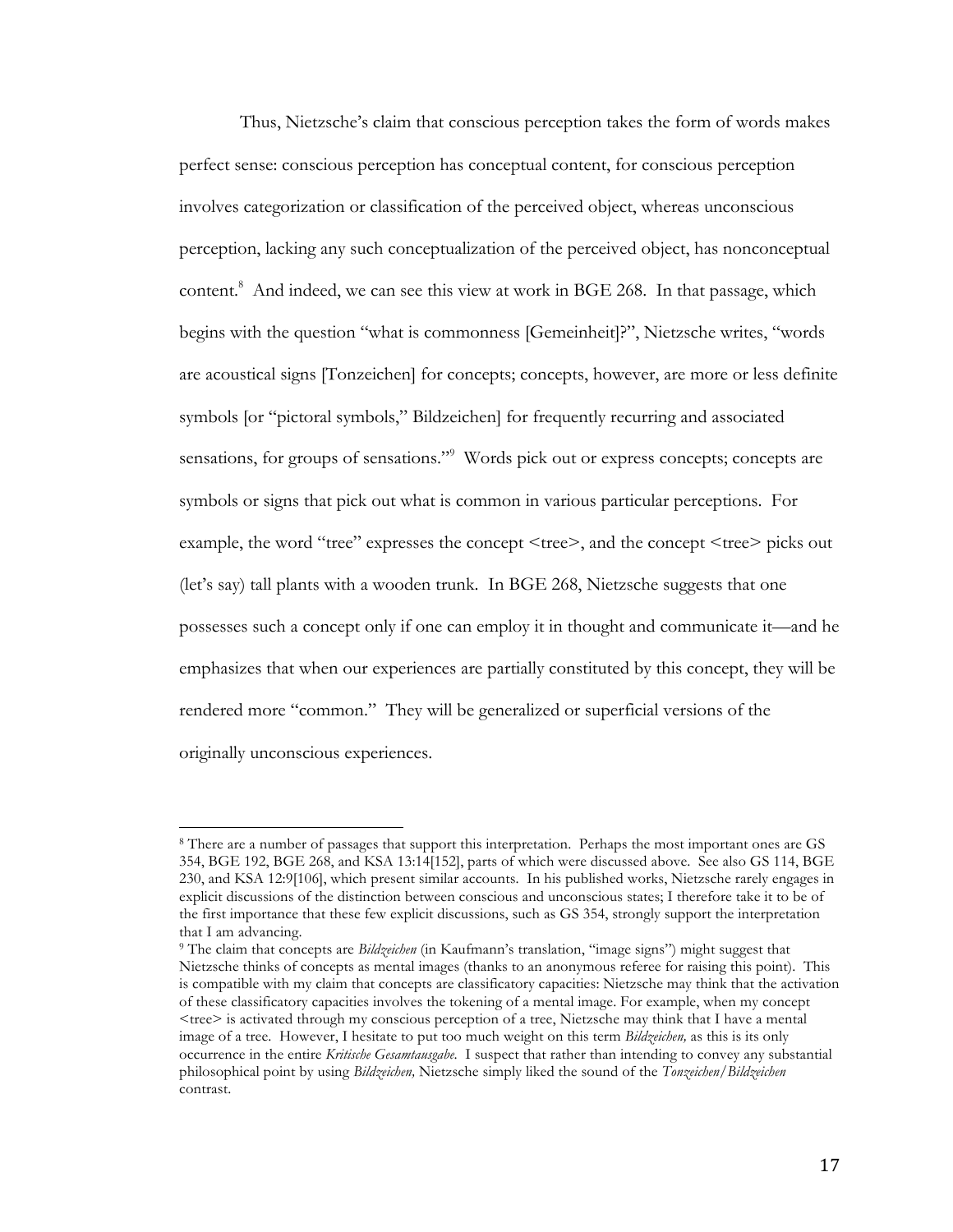#### **4. Extending the model to other types of mental states**

So far, my argument that Nietzsche identifies the conscious/unconscious distinction with the conceptual/nonconceptual distinction has focused on perceptual states. But Nietzsche wants to extend this account to other kinds of mental states as well (cf. GS 354). If my reading is correct, we should be able to find nonconceptual and conceptual analogues of feelings, willings, thoughts, and so forth. For reasons of space, I'll treat beliefs, processes of thought, and emotions; I'll elide the discussion of willing, which raises many complications.

Let's start with beliefs and processes of thought. It might seem that these kinds of mental phenomena are necessarily conscious: won't believing, calculating, and so forth be conceptual? I think we can gain some clarity on this point by considering Schopenhauer's treatment of this issue. Schopenhauer argues that there is a form of nonconceptual thinking, believing, and reasoning; he calls it "intuitive knowledge."

Intuitive knowledge is always valid only of the particular case, extends only to what is nearest, and there stops, since sensibility and understanding can really comprehend only one object at a time. Therefore every continuous, coordinated, and planned activity must start from fundamental principles, i.e. from an abstract knowledge, and must be guided in accordance therewith. (WWR I, 53)

Intuitive knowledge is anchored to perceptually present objects, whereas abstract or conceptual knowledge is not. To illustrate this distinction, Schopenhauer contrasts an experienced billiards player with a scientist: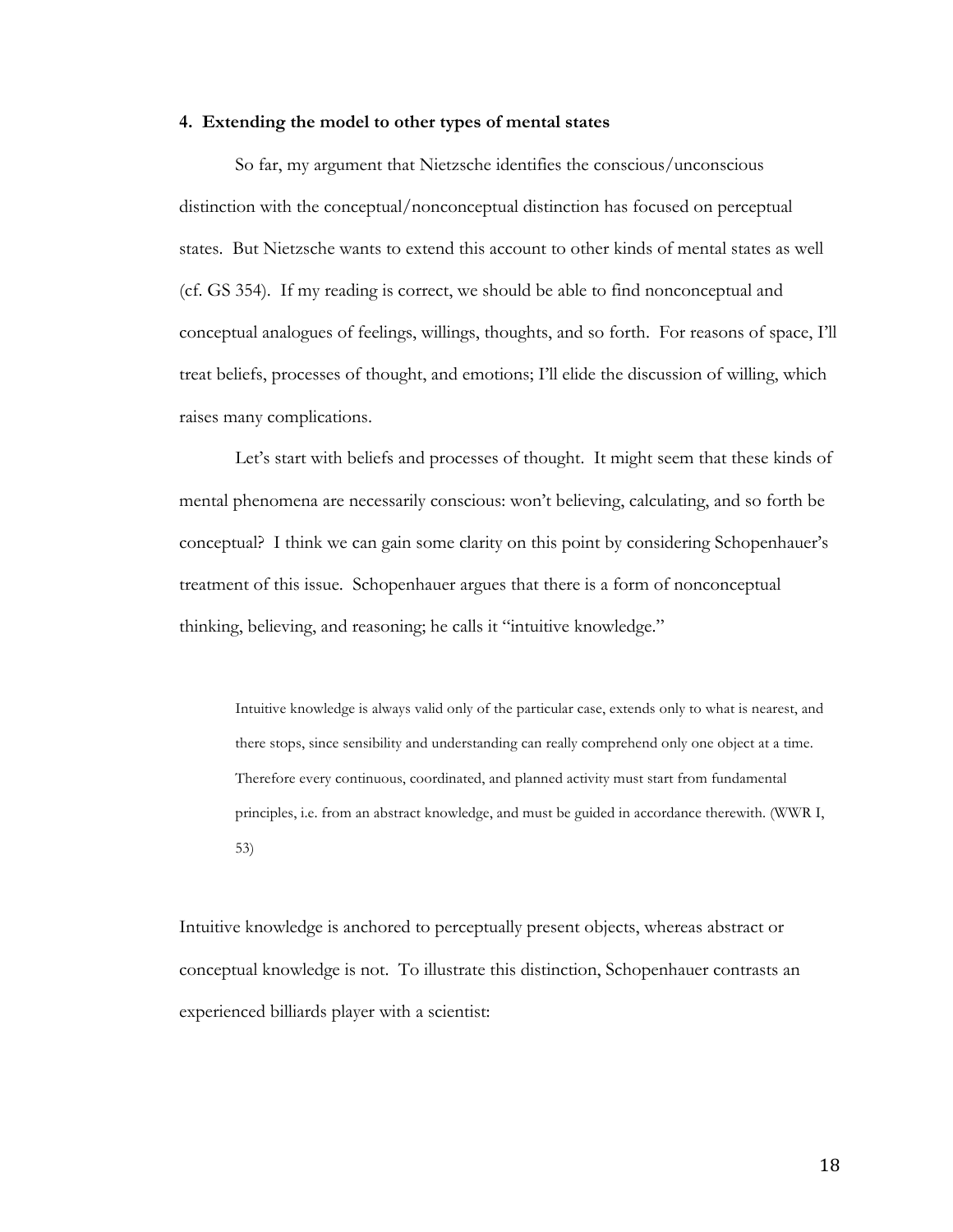an experienced billiard-player can have a perfect knowledge of the laws of impact of elastic bodies on one another, merely in the understanding, merely for immediate perception, and with this he manages perfectly. Only the man who is versed in the science of mechanics, on the other hand, has a real rational knowledge of those laws, that is to say, a knowledge of them in the abstract. (WWR I, 56)

Schopenhauer's billiards player can look at the position of the billiard balls, aim his cue, and make the shot. He doesn't articulate his knowledge conceptually; he acts in a less reflective, more automatic fashion. A non-human animal might do the same: when the squirrel gauges the distance to the next branch, leaps, and steadies itself, it employs a form of thinking and reasoning; when the wolf coordinates with other members of its pack to track and capture the moose, it displays a form of thinking and believing. Or so, at any rate, Schopenhauer claims; this is what he has in mind when he writes that non-human animals have beliefs and knowledge of causal relationships. If we accept these characterizations, we can see a difference between conceptual and nonconceptual beliefs and judgments. This difference shows up in the fact that the nonconceptual beliefs and judgments are automatic and anchored to perceptually present objects, whereas conceptual beliefs and judgments are attention-consuming and can range across objects that are distant in time and space, as well as abstract objects.

Moreover, Schopenhauer thinks we can see how these two forms of knowledge interact with one another in human beings:

it is remarkable that, in the first kind of activity, where one man alone is supposed to execute something in an uninterrupted course of action, rational knowledge, the application of reason, reflection, may often be even a hindrance to him. For example, in the case of billiards-playing,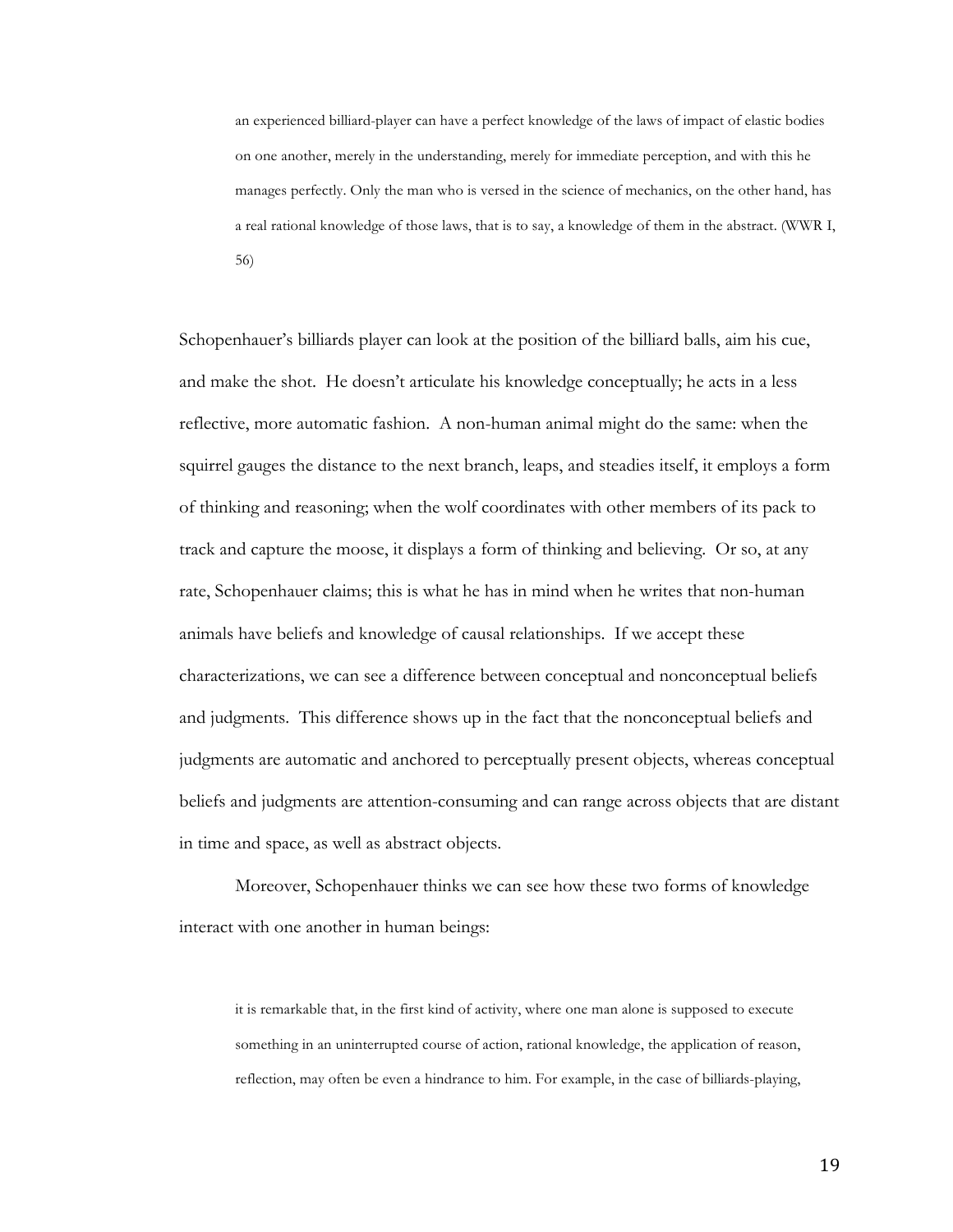fencing, tuning an instrument, or singing, knowledge of perception must directly guide activity; passage through reflection makes it uncertain, since it divides the attention, and confuses the executant. Therefore, savages and uneducated persons, not very accustomed to thinking, perform many bodily exercises, fight with animals, shoot with bows and arrows and the like, with a certainty and rapidity never reached by the reflecting European, just because his deliberation makes him hesitate and hang back. (WWR I, 56)

So conceptual thinking is attention-consuming and comparatively slow. Nonconceptual thinking, on the other hand, is automatic, fast, and does not consume attention.<sup>10</sup> Although Nietzsche is far less explicit about this than Schopenhauer, we can assume that he has something similar in mind. The nonconceptual thoughts and beliefs are those that are manifest in skills and forms of relating to the world; the conceptual thoughts and beliefs are the ones that we articulate to ourselves in words.

So beliefs and thinking can come in both conceptual and nonconceptual variants. What about emotions and feelings? Here, the distinction seems even clearer. I have many emotions and feelings at the unconscious level; some aspects of them are conceptualized and thus conscious. The particular way in which they become conscious depends upon the concepts I possess. The same nagging ache might come to consciousness as the conceptualized emotion of grief, or bitter regret, or resentment, or loss, or sin, or dishonor. Nietzsche's reflections on the ways in which the unconscious feeling of bad conscience are conceptualized, in certain social contexts, as guilt, provides a clear indication of this (see GM II; I discuss this case at length in Katsafanas (2005).)

<sup>&</sup>lt;sup>10</sup> There is an interesting analogy here with recent empirical work on consciousness, which treats conscious processes as resource-intensive and comparatively slow, whereas unconscious processes are typically automatic and fast. See Muraven and Baumeister (2000) and Hassin, Uleman, and Bargh (2005) for helpful overviews.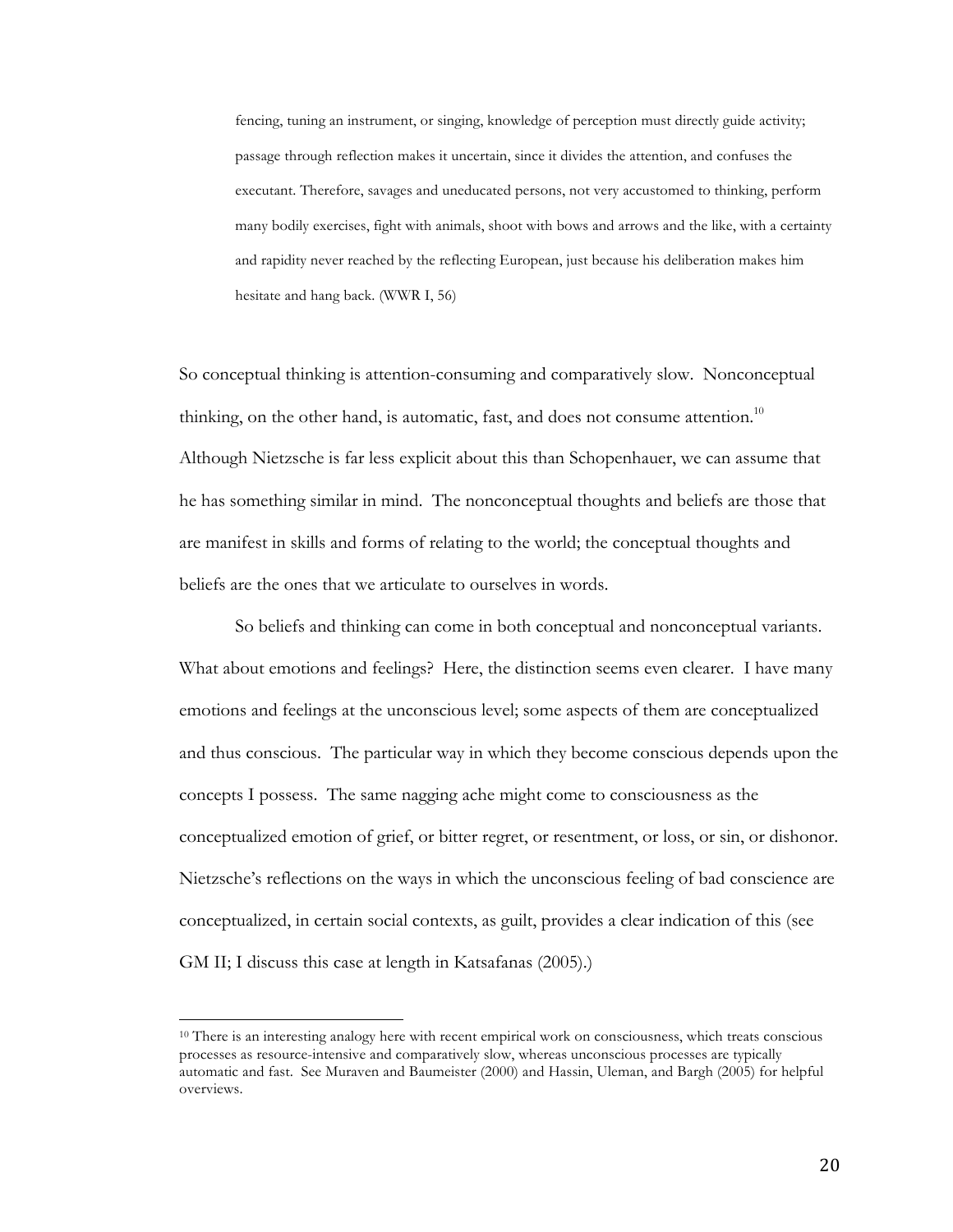Finally, a word on conscious and unconscious motives. Again, I think the point is fairly clear. A wolf can have a desire to demonstrate subordinance to the pack leader; a beaver can have an urge to build a dam. They hardly need to possess the concepts of subordinance and dams to do so. In the case of human beings, we might contrast someone with an inchoate, unconscious desire to ingratiate himself with his boss with someone who consciously entertains an analogous desire.

#### **5. Why align the conscious/unconscious distinction with the**

## **conceptual/nonconceptual distinction?**

 

The prior section argued that it is coherent to distinguish between conceptual and nonconceptual mental states. But we still face a difficult question: why align consciousness and conceptualization? If Nietzsche were merely stipulating that we should use the word "conscious" to refer to those states with conceptual contents, then his claim would be of limited interest. For we might accept the claim that mental states come in both conceptual and nonconceptual versions, and yet not see any reason to identify conscious states with conceptual states. We need independent reasons for doing so. And, in fact, Nietzsche has at least four such reasons: I'll address three of them here, turning to the fourth in the next section.

First, Nietzsche follows Schopenhauer in thinking that while many animals have minds, only human beings are conscious (cf. GS  $354$ ).<sup>11</sup> He also thinks that language, and thus conceptual vocabularies, are unique to human beings. Thus, the most obvious

<sup>11</sup> Or at least he *usually* does. GS 11 suggests that some non-human animals are conscious. It's important to note that when Schopenhauer and Nietzsche deny that non-human animals are conscious, they are not denying that non-human animals have experiences, affects, and even forms of thought. Rather, they are claiming that when these mental events occur in animals that lack concepts, they occur non-consciously.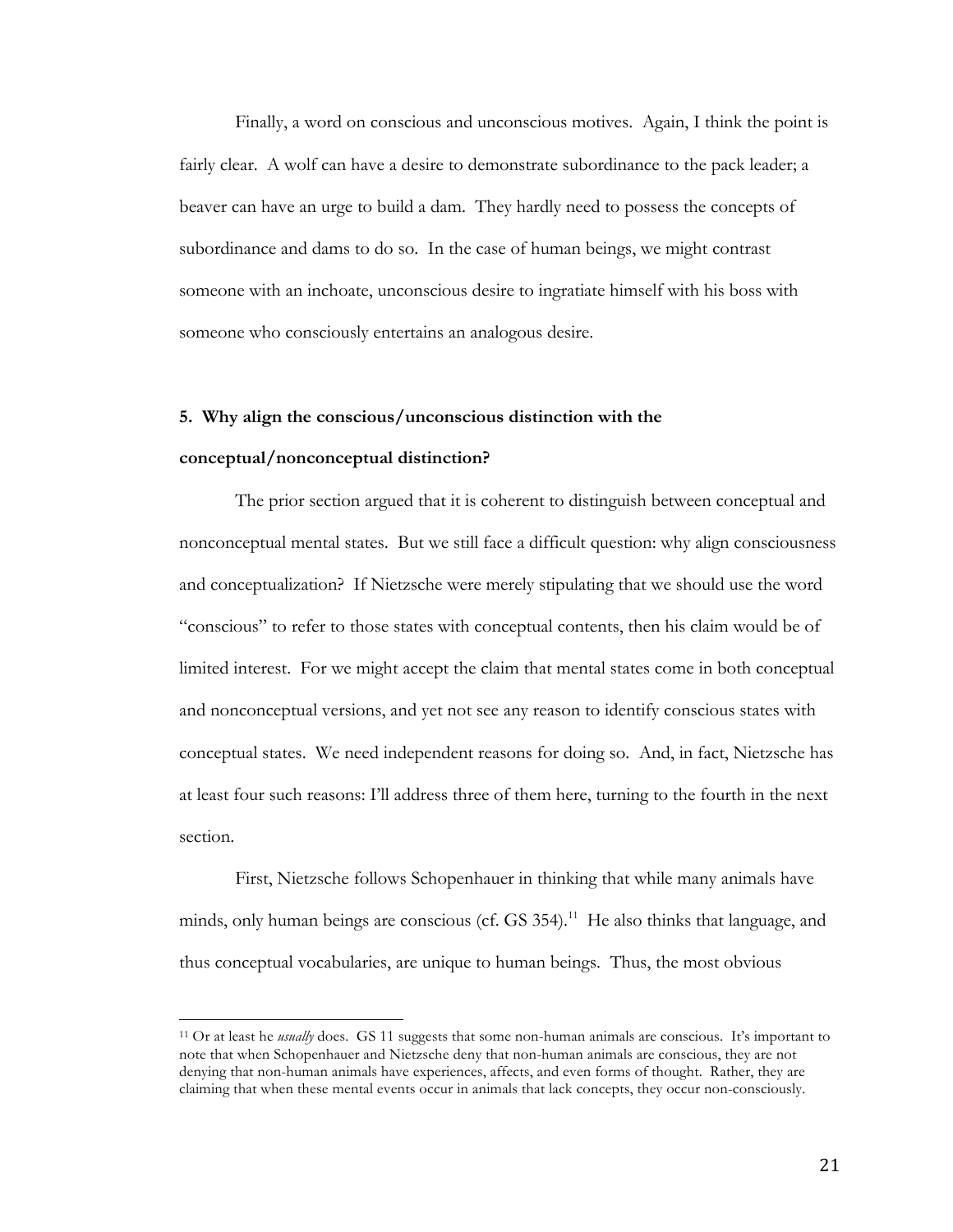distinction between the minds of human beings and the minds of other animals is our ability to form conceptual states. If we are looking for a distinction in the mental, then, the natural place to draw it is between conceptual and nonconceptual states.

Second, and more importantly, on Nietzsche's account conscious states are *accessible* to us in a way that unconscious states are not; in particular, they are *communicable*. Nietzsche links consciousness not only to language, but also to the need for communication. When a mental state becomes conscious, Nietzsche notes that it is "fixed," and therefore capable of being "communicate[d] to *others*" (GS 354). The idea is that communicating a thought to another person requires conceptualizing the content of the mental state, for the content must be expressed linguistically, and so must be conceptually articulated. So, for example, if I happen to be perceiving a tree, and someone asks me what I am perceiving, I will say something like "I am perceiving a tree"; and this requires that the perceptual content be conceptualized, representing the tree as an instance of the concept <tree>.

Third, conceptualization enables a form of *introspective awareness*. Nonconceptual elements cannot be communicated to others: they cannot be spoken. But the same point applies in the first-person case: if my state hasn't been conceptualized, I can't communicate it to myself. We can see this even in relatively simple cases, such as wine tasting: an inexperienced drinker takes a sip of wine, and notices nothing more than a slightly bitter taste. An experienced drinker takes a sip of the same wine, and notices flavors of cherry, earth, and so forth. The experiences are in one sense the same: we can assume that the two drinkers have analogous olfactory and gustatory stimuli. However, they conceptualize these experiences in different ways: the expert, with his wealth of experience, can consciously discriminate among sensations in a way that the novice cannot. As Nietzsche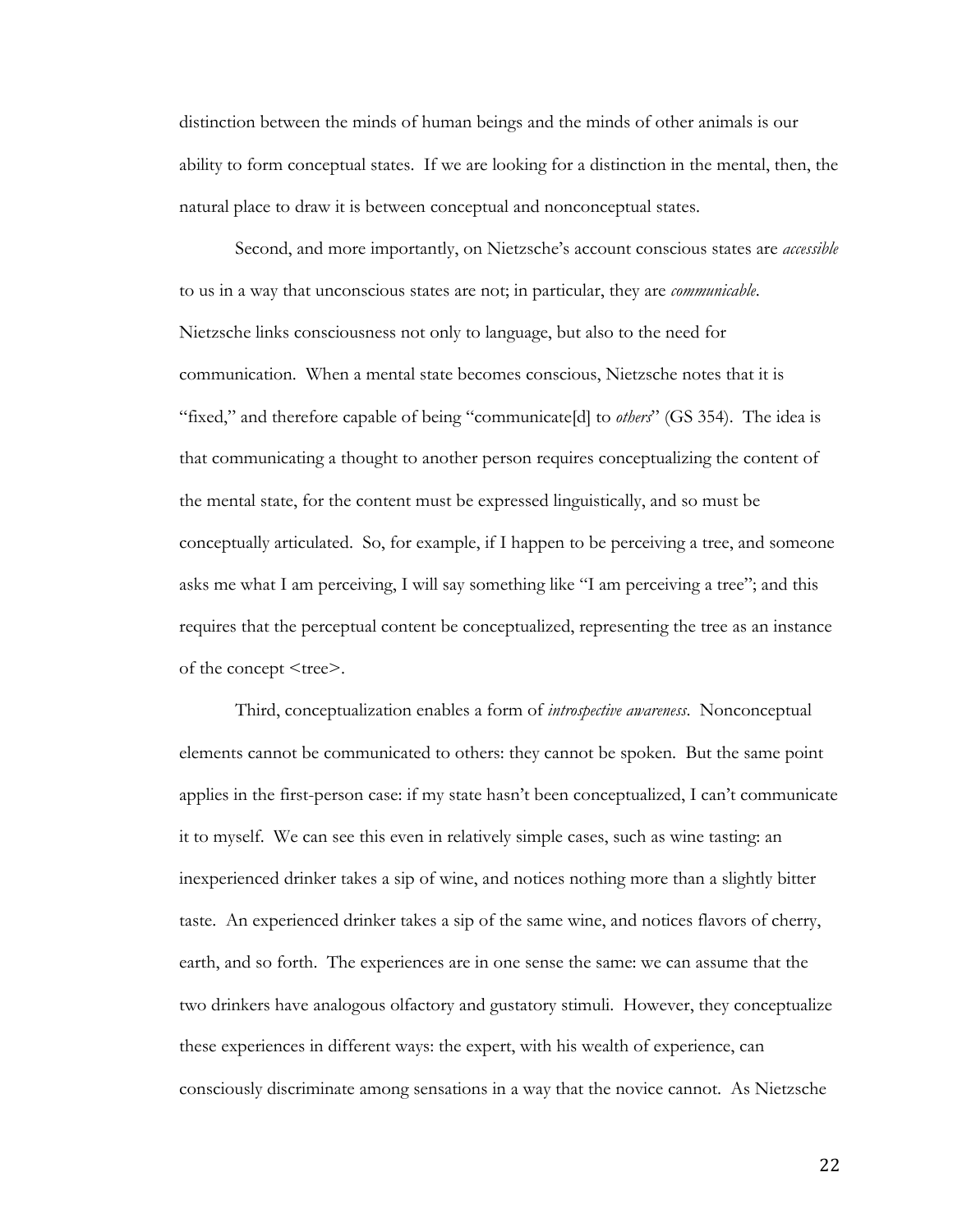puts it, "The 'inner experience' first enters our consciousness after it has found a language that the individual *understands* . . . i.e., a translation of a state into states *more familiar* to the individual" (WLN 271/KSA 13:15[90]).<sup>12</sup> Arguably, the same thing happens with emotional states: a vague aching pain might be conceptualized as grief, remorse, sinfulness, and so on.

#### **6. Does Nietzsche endorse a higher-order thought theory of consciousness?**

This brings us to a fourth, related point. Tsarina Doyle (2011), Mattia Riccardi (forthcoming), and Brian Leiter have recently argued that Nietzsche adopts a higher-order thought (HOT) theory of consciousness.13 The HOT theory claims that an organism's mental state M is conscious iff the organism has a non-inferential higher-order representation with the content that it is in M. For example, suppose I have desire to impress Claire. This desire will be conscious iff I have a non-inferential higher-order mental state with the content *that I desire to impress Claire;* otherwise, it will be unconscious. It's important to note that the higher-order state is typically unconscious. So, according to the HOT theory, a conscious state arises when two unconscious states combine in a certain way: one takes the other as its object. The presence of a second-order state with the appropriate content makes the first-order state conscious.<sup>14,15</sup>

<sup>12</sup> Consider the following passage, which suggests that making something conscious simplifies it: "[u]sing the same words is not enough to get people to understand each other: they have to use the same words for the same species of inner experiences too; ultimately, people have to have the same experience base" (BGE 268) <sup>13</sup> Brian Leiter has offered this argument in a critique of Katsafanas (2005) on his blog; see "Katsafanas on Nietzsche on Consciousness," *Brian Leiter's Nietzsche Blog,* May 1, 2008;

<sup>&</sup>lt;http://brianleiternietzsche.blogspot.com/2008/05/katsafanas-on-nietzsche-on.html>.

<sup>&</sup>lt;sup>14</sup> This also gives a natural account of introspection: I am introspectively aware of my perception when I have a third-order state that takes the second-order state as its object.

<sup>&</sup>lt;sup>15</sup> The HOT theories come in several varieties: theorists differ on whether the higher-order representation should be treated as a *thought* or a *perception;* whether an *actual* higher-order representation is necessary for consciousness or only a *disposition* to have the higher-order representation in certain circumstances; and so on.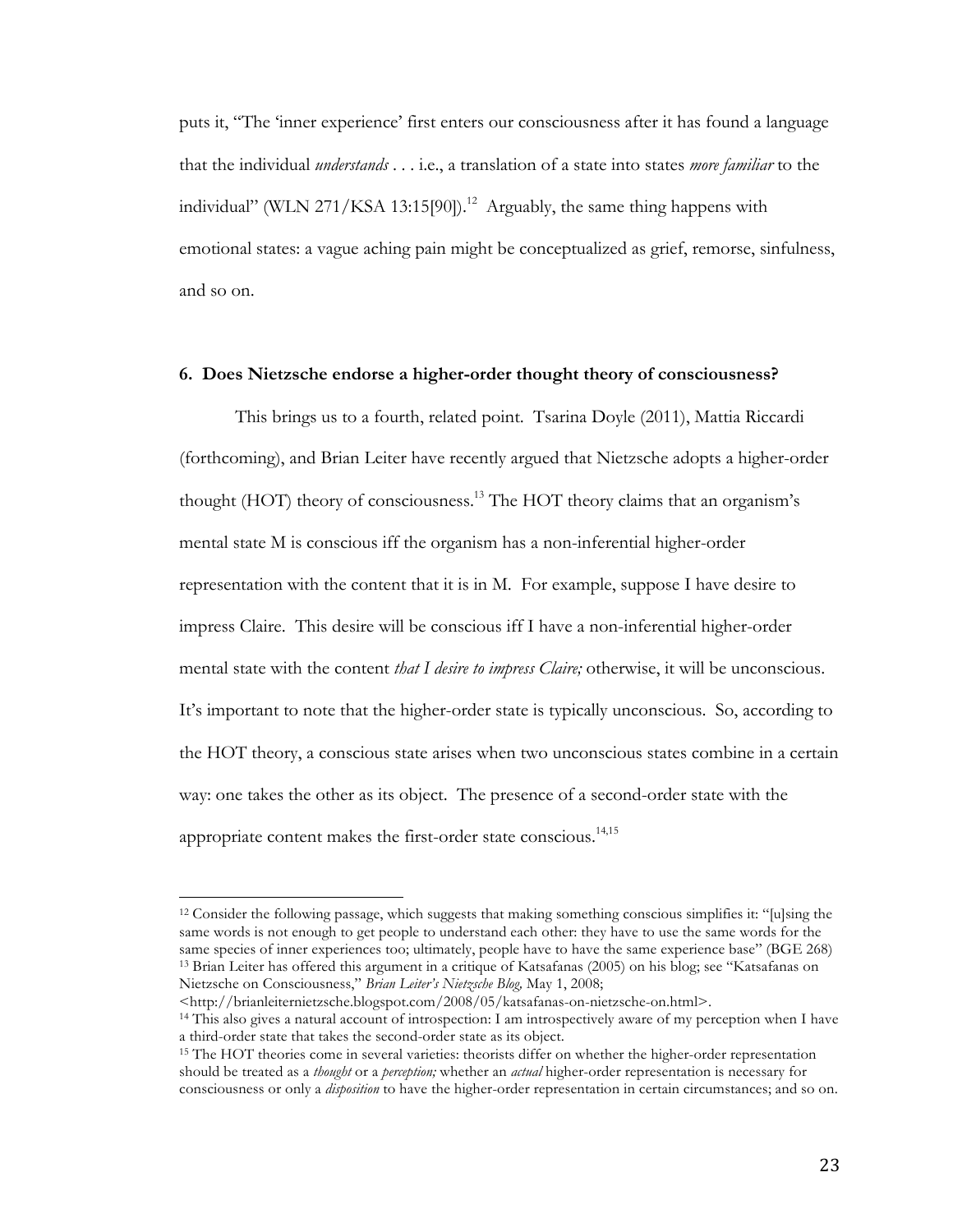Both Doyle and Riccardi believe the HOT theory is suggested by Nietzsche's association of consciousness with "mirroring" in GS 354 (quoted above): after all, the HOT theory maintains that consciousness requires a *doubling* of mental states (two unconscious states result in one conscious state).<sup>16</sup> Moreover, the higher-order thought will, so to speak, reflect or mirror the unconscious one (more precisely, the higher-order thought will take the lower-order thought as its object). Riccardi also argues that Nietzsche's "description of one's being conscious in terms of the ability "to 'know' what distressed him, to 'know' how he felt, to 'know' what he thought" suggest this model (Riccardi forthcoming).

Doyle, Riccardi, and Leiter present the HOT theory as a *competitor* to my reading of Nietzsche: they suggest that if the HOT theory is true, then Nietzsche must reject the idea that the conscious/unconscious distinction is the conceptual/nonconceptual distinction (see, for example, Doyle [2011, 29]). In fact, though, the HOT theory is compatible with—and, on certain views, even a *consequence* of—the claim that conscious thought is conceptual. Let me explain.

Many proponents of HOT theory argue that forming higher-order thoughts requires conceptual capacities.<sup>17</sup> If consciousness requires higher-order thoughts, and higher-order thoughts have conceptual content, then having conscious states requires

<u> 1989 - Johann Stein, marwolaethau a bhann an chomhair an chomhair an chomhair an chomhair an chomhair an chom</u>

These points won't be relevant for our purposes, so I pass over them here. Doyle (2011) and Riccardi (forthcoming) both credit Nietzsche with the *thought* based version: what makes a state conscious is not some form of inner perception, but instead the having of higher-order thoughts.

<sup>16</sup> Nietzsche also speaks of mirroring in his notebooks; for example, "Is the whole of conscious life perhaps only a reflected image [Spiegelbild]?" (KSA 10: 24[16]).

<sup>17</sup> Rosenthal, for example, claims that higher-order thoughts require conceptual resources, albeit "relatively minimal" ones (Rosenthal 2005, 6). However, some HOT theorists maintain that the HOTs that take as their objects *sensory states* do not require conceptual capacities. As Doyle puts it, "proponents of higher order theory argue [that] higher order thoughts that accompany intentional states presuppose sophisticated conceptual abilities that require language in a way that higher order states that accompany sensory states do not" (Doyle 2011, 21). Nietzsche would have to deny this, holding that all higher-order thoughts are conceptual.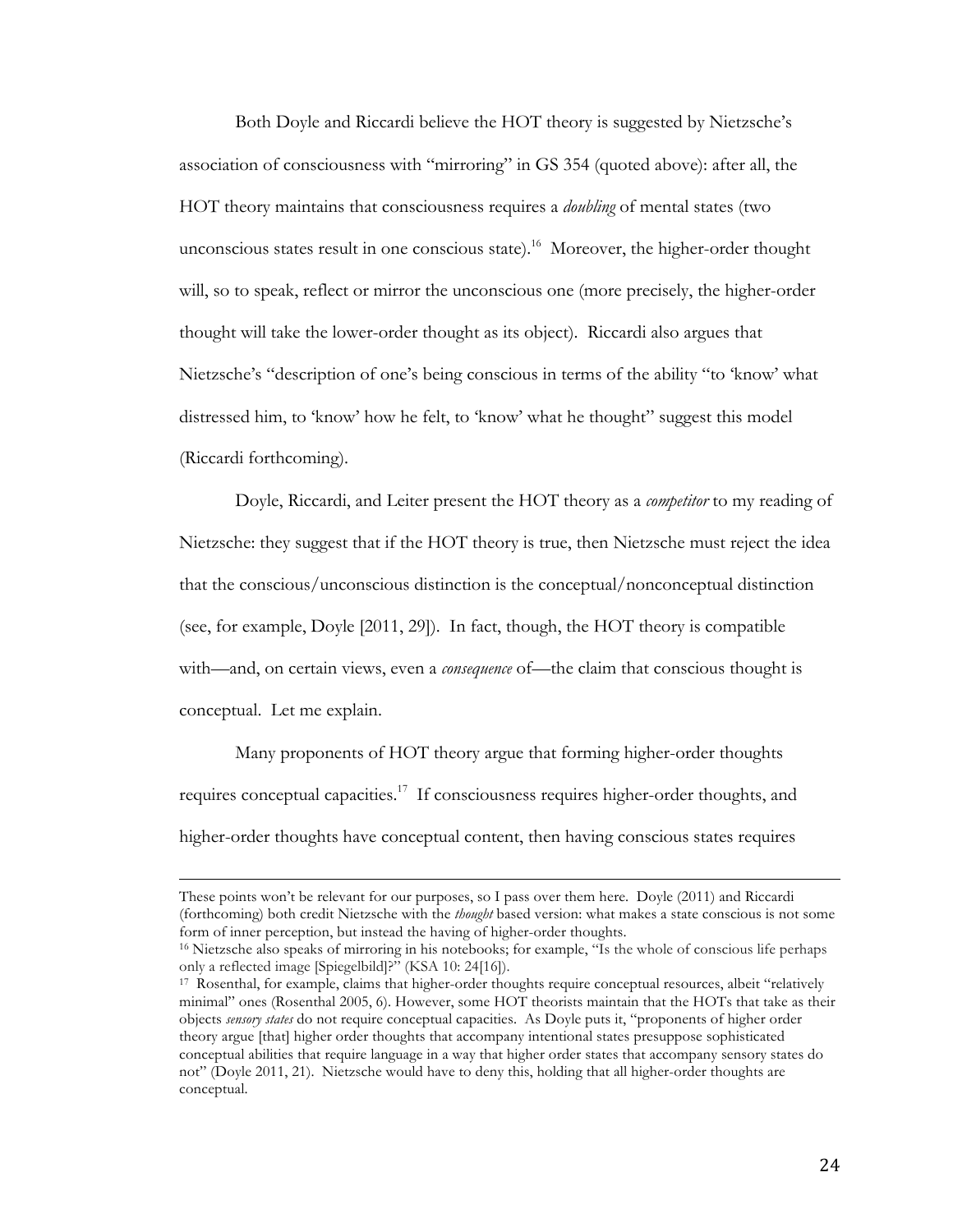having conceptual states. Thus, Nietzsche would have good reason for thinking that consciousness requires conceptualization.<sup>18</sup>

There is one complication: strictly speaking, according to this model it would be the higher-order unconscious thought, rather than the lower-order conscious thought, that were conceptual. In other words, the conscious-*making* state, rather than the conscious state itself, would be conceptual. This is very close to Nietzsche's claim that conscious thinking is conceptual, but doesn't match perfectly. However, we can do still better: a certain version of the HOT theory does match perfectly, treating the conscious state itself as conceptual.

Rocco Gennaro (2012) argues for a version of HOT theory according to which the higher-order thought is incorporated into one conscious state: the conscious state is a composite state, which includes both the meta-thought and the original unconscious state. In other words, on this view the meta-thought is intrinsic to its target state. Gennaro calls this the Wide Intrinsicality View (WIV): the conscious states are complex, containing both a world-directed mental state and a metapsychological thought.

This model fits better with Nietzsche's language, for the conscious state itself will be (partially) conceptual, whereas the originally unconscious state need not be conceptual.<sup>19</sup> Moreover, this model accounts for Nietzsche's frequent claims about the way in which unconscious states are *transformed* or *altered* by becoming conscious. In the simplest version of HOT theory, the higher-order thoughts simply light up the lower-order thoughts, bringing some of them to awareness, but not changing their contents. However, more

<sup>&</sup>lt;sup>18</sup> To be clear, the reasoning in this paragraph would establish only that conscious thoughts are conceptual. It would not establish that unconscious thoughts are nonconceptual.

<sup>19</sup> Gennaro allows that the unconscious state can be conceptual; for example, he writes, "unconscious mental states also involve some conceptualization and categorization" (Gennaro 2012, 78). If my interpretation is correct, Nietzsche would reject this claim.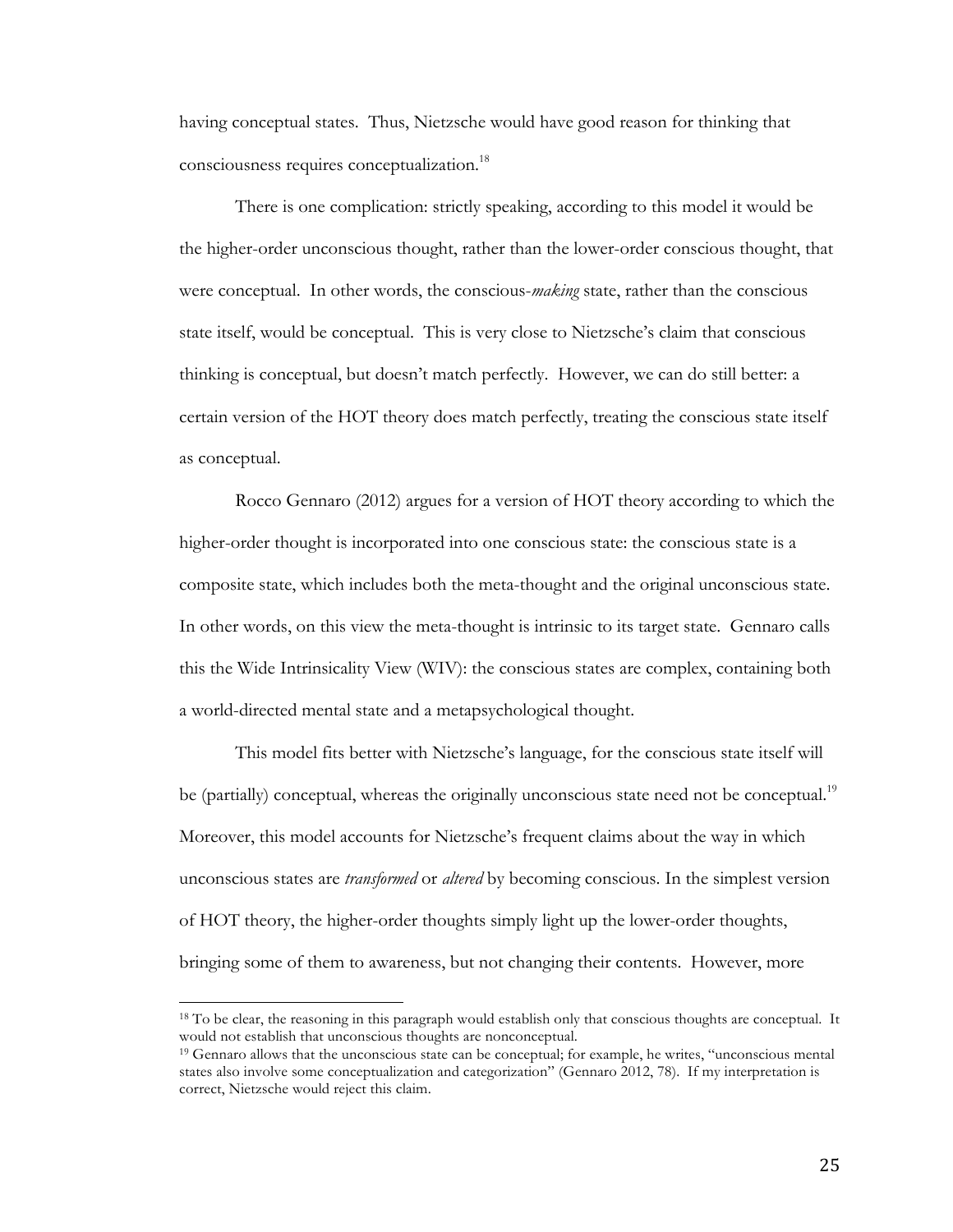complex versions of HOT theory—such as Gennaro's—treat the higher-order thought as *changing* its object. For, as Gennaro puts it, the "very nature of conscious states is colored by the concepts brought to bear on them" (Gennaro 1996, 29). He explains, "the MET [=higher-order thought] actually changes the nature of the conscious state, so that, unlike HOT theory, the object of a MET is not merely passively there unaltered by the MET" (2012, 92). What was formerly an unconscious world-directed state becomes a complex conscious self- and world-directed state. So, if Nietzsche endorsed something like Gennaro's version of HOT theory, then (i) conscious states would be conceptual and (ii) the conceptualization would, as Nietzsche claims, transform the originally unconscious state. $20$ 

Of course, there is a danger of anachronism in trying to fit Nietzsche's model of consciousness into these contemporary categories; it seems that it could only be an improbable accident if Nietzsche's theory of consciousness mapped onto some contemporary theory. However, in this particular case, the danger is far less severe than it initially seems. For, as Gennaro points out, the WIV model of consciousness is—more or less—a precisified version of *Kant's* theory of consciousness. Eliding considerable detail, Kant claims that conscious experience is the joint product of a passive faculty of sensibility and an active faculty of understanding: understanding imposes concepts on the material

<sup>&</sup>lt;sup>20</sup> One might worry that the HOT theory still poses a problem for the alignment of the conscious/unconscious divide with the conceptual/nonconceptual divide. As I pointed out above, on standard versions of the theory the conscious-making state (the higher order thought) is unconscious and conceptual, whereas the conscious state (the object of the higher order thought) is conscious and need not be conceptual. I've suggested that Gennaro's version of the HOT theory overcomes this problem: on this view, the conscious state is a composite of a formerly unconscious state and a higher-order conceptual state. But suppose, now, that we reformulate the worry: the conscious state, insofar as it incorporates a formerly unconscious state, would be partially nonconceptual. I think we can avoid this problem by interpreting the formerly unconscious state as *transformed* by its incorporation into a composite, conscious state: the formerly unconscious state's content, which had been nonconceptual, is rendered conceptual by its incorporation into the composite conscious state. This, I take it, is part of what Gennaro is getting at when he claims in the quote from p. 92 above, that the target state is not unaltered by its incorporation into the composite state. (Thanks to an anonymous referee for pressing me to be clearer on this point.)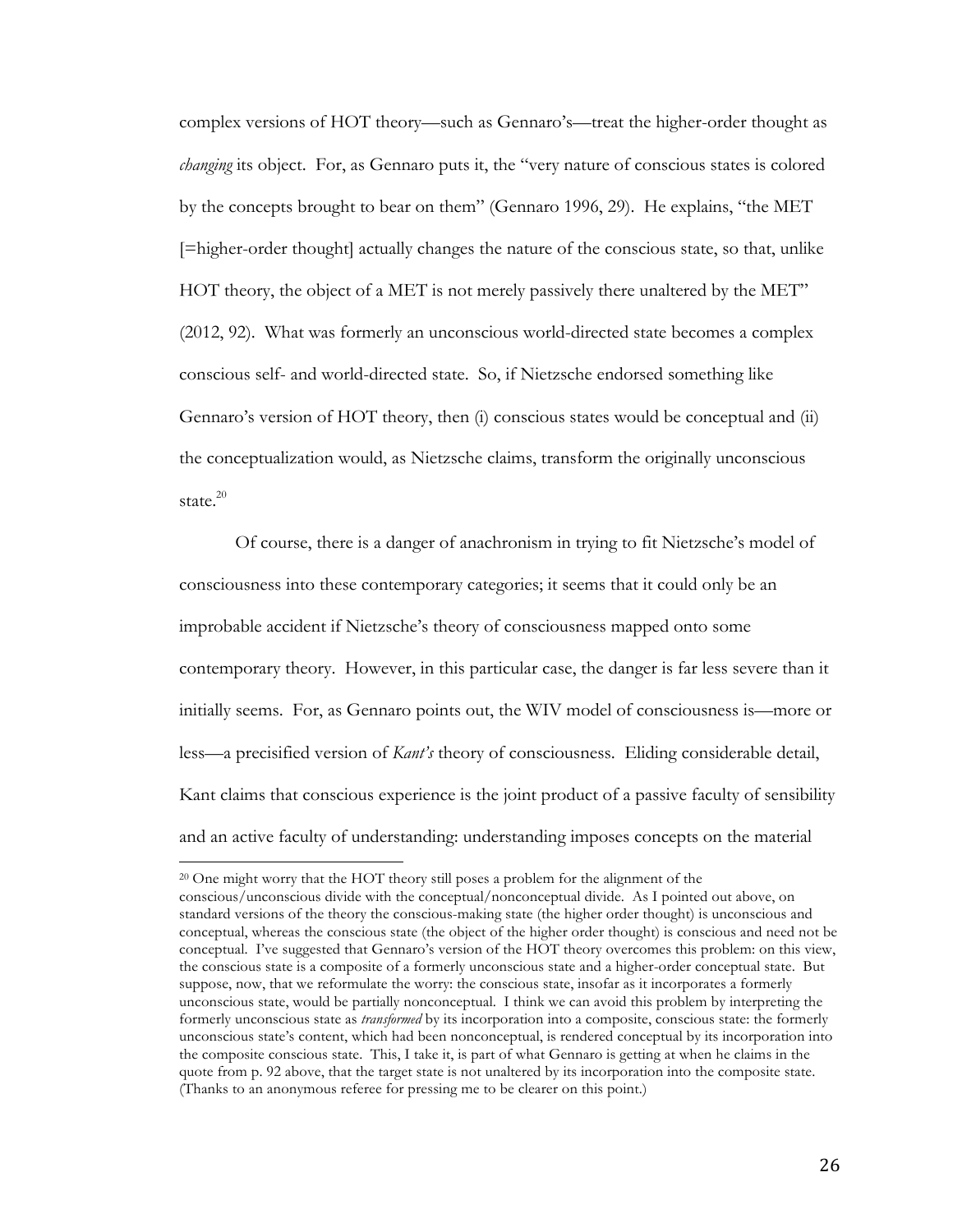that sensibility provides. Once the data of sensibility has been pressed into a conceptual form, it becomes conscious.<sup>21</sup> This is what the WIV view describes as the formation of a composite first-order state and conceptual meta-state.

Given that something like Gennaro's model is endorsed by Kant (and attacked by Schopenhauer, as we saw above) it makes sense to see Nietzsche as adopting a version of it. In particular, here is a reconstruction of how Nietzsche might have arrived at this model: Kant's Transcendental Deduction is an account of the way in which sensory inputs are given a conceptual form, and thereby enter into consciousness. These "synthesized" or conceptualized mental events are cognitions; the un-synthesized, inaccessible, unknowable material upon which the transcendental synthesis is performed can be interpreted as unconscious mental states or processes. $^{22}$  In short: if our conscious mental states are those that have undergone an act of transcendental synthesis, we can posit un-synthesized and unknowable mental processes upon which these acts of synthesis are brought to bear. These would be nonconceptual mental states. Yet these nonconceptual states would lie outside of consciousness, forever inaccessible. For this reason, they can be understood as unconscious mental states (though Kant himself doesn't use that term).

We can see Nietzsche as adopting this roughly Kantian model, while going beyond Kant in two ways: first, he gives a far more important role to these nonconceptual processes, which he calls "unconscious." Second, he makes a small but monumentally important shift to the Kantian version of the theory: whereas Kant thinks that the conceptual framework into which sensibility is pressed is *necessary and ineluctable* (this is what

<sup>&</sup>lt;sup>21</sup> As Kant puts it, "the cognition of every, at least human, understanding is a cognition through concepts" (*Critique of Pure Reason* A 68/B93); "Thinking is cognition through concepts" (*Critique of Pure Reason* A 69/B94; cf. A50-51/B74-76).

<sup>22</sup> For a helpful analysis of this point, see Gardner (1999, 388-9).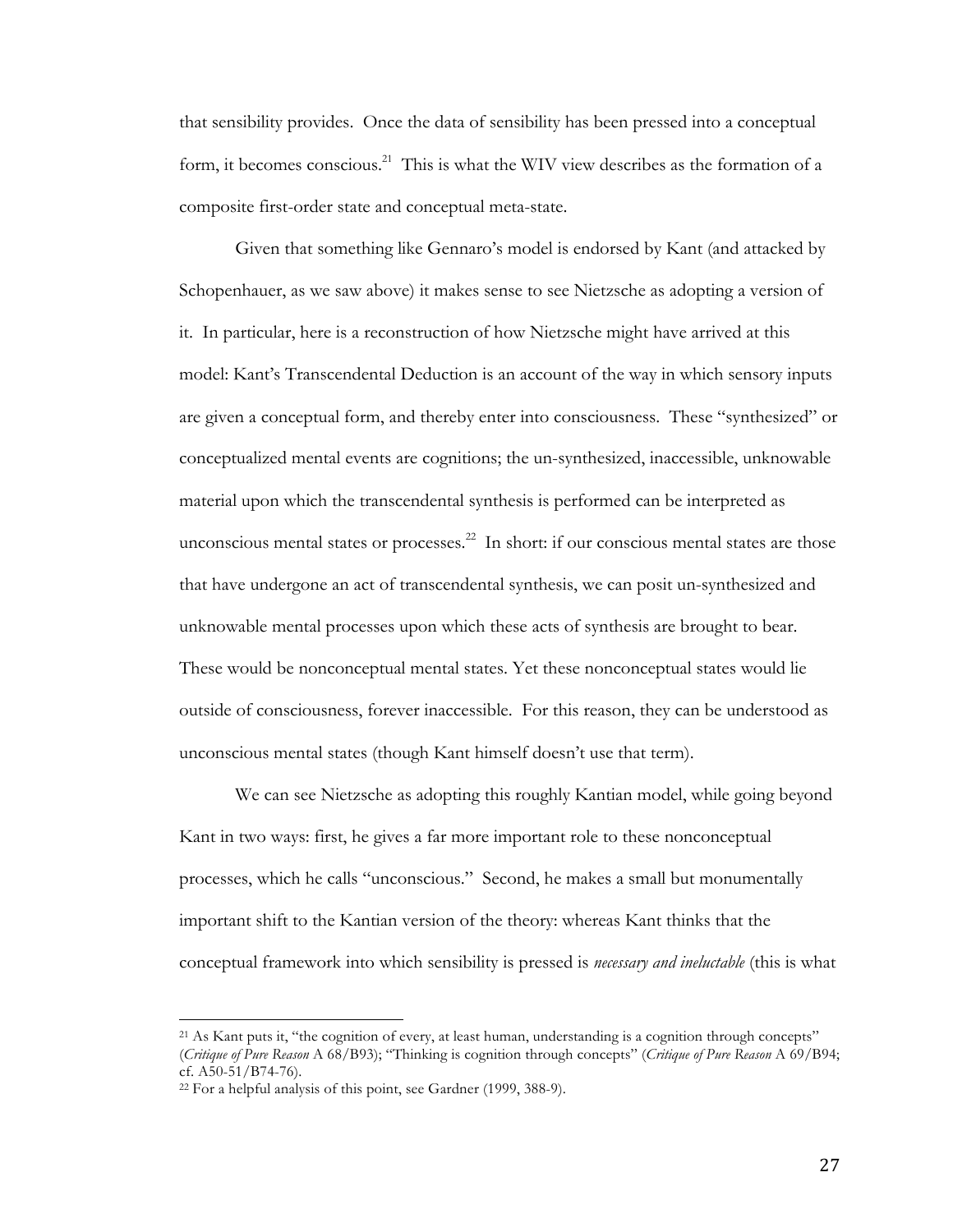Kant's Categories attempt to chart)*,* Nietzsche thinks it is *contingent and historically changeable.*  For Nietzsche, there is no one best or uniquely correct set of concepts. Put briefly, Nietzsche believes that concepts arise via a series of historical accidents and often track what is salient, useful, or valuable to a community rather than what most adequately captures experience. (Consider, along these lines, Nietzsche's critique of our concepts of agency and responsibility.)

In sum, Nietzsche's claims about conscious falsification are based on the following three claims: (i) the particular ways in which unconscious states become conscious depends on the concepts that the agent possesses; (ii) concepts are generalizations from experience; (iii) there is no one best or most adequate set of concepts. In light of these claims, Nietzsche concludes that conscious thoughts will be generalized and distorted versions of unconscious states. 23

## **7. Riccardi's argument that unconscious states are conceptual**

So far, I've argued that we have good reason for interpreting Nietzsche's conscious/unconscious distinction as the conceptual/nonconceptual distinction. However, in a perceptive article, Riccardi offers an interesting criticism of this theory. He writes,

According to Katsafanas' account, Nietzsche holds that conceptualisation is indissolubly associated with consciousness. Given that he takes conceptualisation to be responsible for falsification, the two theses follow that (a) unconscious mental states are not-yet-falsified *qua* still non-conceptualised, and that (b)

<sup>23</sup> I discuss this argument at greater length in Katsafanas (2005).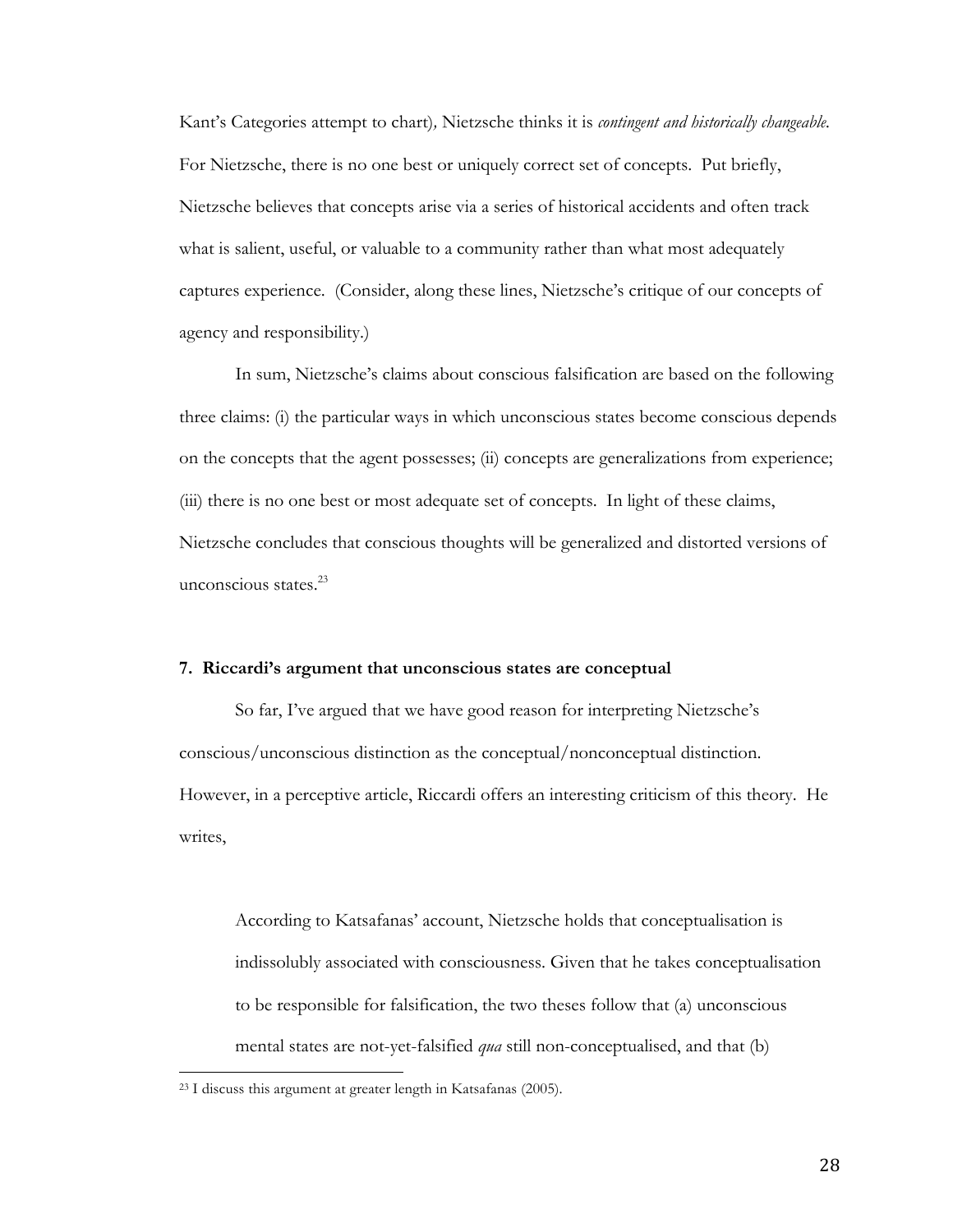conscious mental states are falsified *qua* conceptualised … I will argue against (a) and show that (b) requires some substantive qualification if it is to accurately capture Nietzsche's view. (Riccardi forthcoming)

In developing these points, Riccardi focuses on BGE 192, which I discussed above. On my reading, Nietzsche's claim that we see an approximation of a tree is a claim about conscious perception: conscious perception, being conceptualized, represents the particular tree as an instance of the concept <tree>, and thereby simplifies it. Riccardi, however, notes that there is already simplification at the unconscious level: "unconscious processes…transform what Nietzsche refers to in the *Nachlass* as the 'chaos of sensations' into a full-fledged perception" (forthcoming). In other words, the unconscious perception of the tree will already involve some visual processing at the preconscious level (consider a simple example: the blind spot in the middle of our perceptual field will be filled in nonconsciously; various wavelengths of light are converted into perceptions of color; and so on). Riccardi suggests that this preconscious visual processing involves conceptualization. If this were correct, then even unconscious perceptions would have conceptual content, and the conscious/unconscious distinction would differ from the conceptual/nonconceptual distinction. As Riccardi summarizes his argument, "Nietzsche does not bind consciousness and conceptualization together as tightly as argued by Katsafanas. The perception of a tree… typically involves generalization, an operation [Nietzsche] takes to be genuinely conceptual although it does not require one to be selfconscious of the perception one is having" (forthcoming).

In response, notice that Riccardi and I are in agreement that there are three stages of visual processing: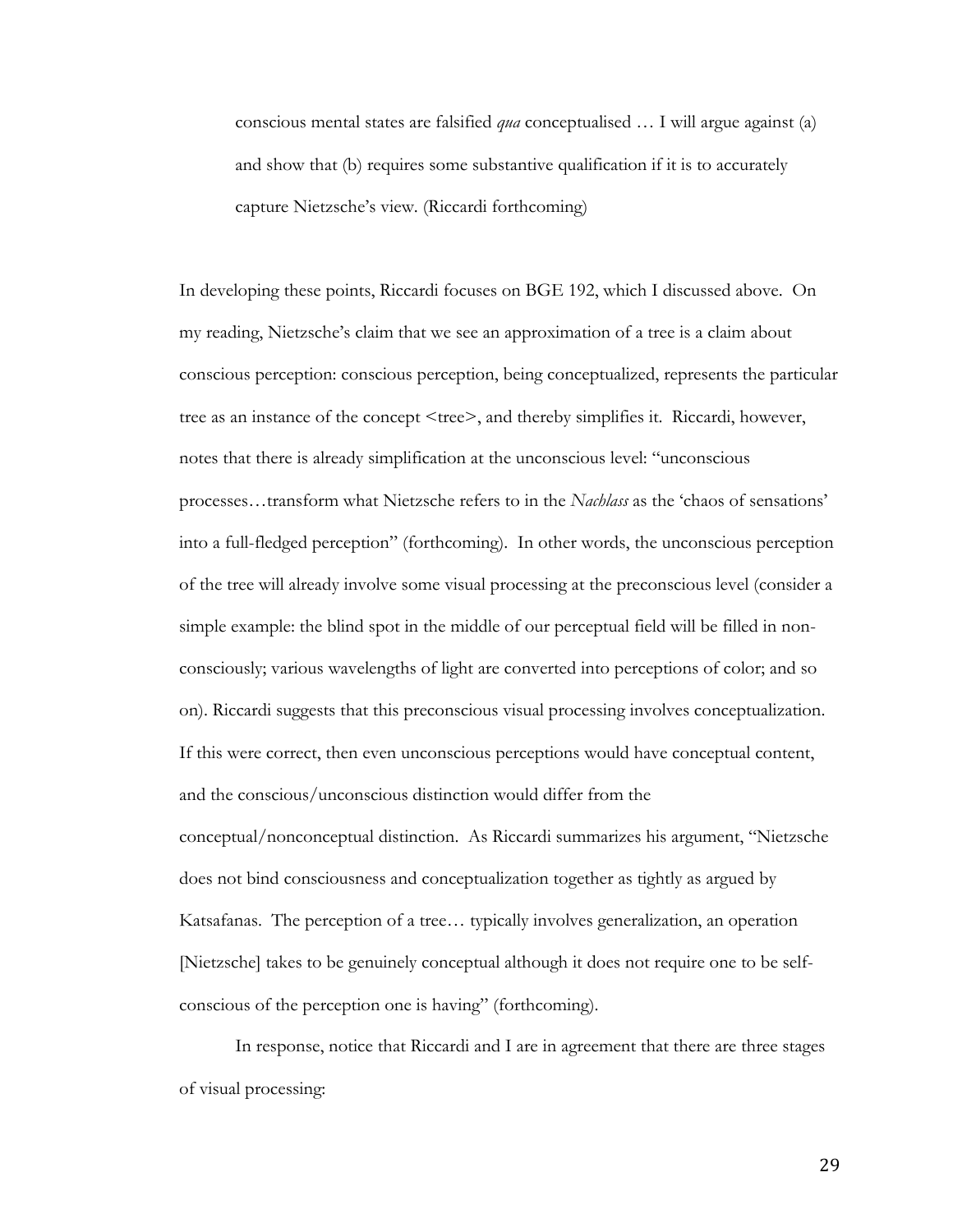Stage one: various non-conscious, sub-personal data is taken in by our sense organs Stage two: this data is processed into unconscious perceptions Stage three: the unconscious perceptions are processed into conscious perceptions

The disagreement between us arises over the nature of stage two. Riccardi believes that the processing mentioned in stage two requires conceptualization: the sub-personal sensory data is given a conceptual form. I, on the other hand, argue that while sensory data is indeed processed to form unconscious perceptions, this processing does not involve conceptualization.

So the dispute hinges on the question of whether the transformation of sensory data to unconscious perceptions involves conceptualization. Riccardi argues that it does, for the following reason: Helmholtz and Liebmann—two philosophers who were very influential in Nietzsche's day, and whom Nietzsche studied—argued that unconscious perception was conceptual. Summarizing Helmholtz's and Liebmann's view, Riccardi writes "the recognitional ability provided by one's possession of a given sensory template suffices for one to perceptually represent an O as instantiating the corresponding type. Crucially, such an ability qualifies as conceptual, though one's exercise thereof requires neither mastery of a language nor self-consciousness" (forthcoming). In other words, because unconscious perception involves recognitional abilities, it qualifies as conceptual. If this were right, there could be unconscious conceptual contents, and the conceptual/nonconceptual distinction would not map onto the conscious/unconscious distinction.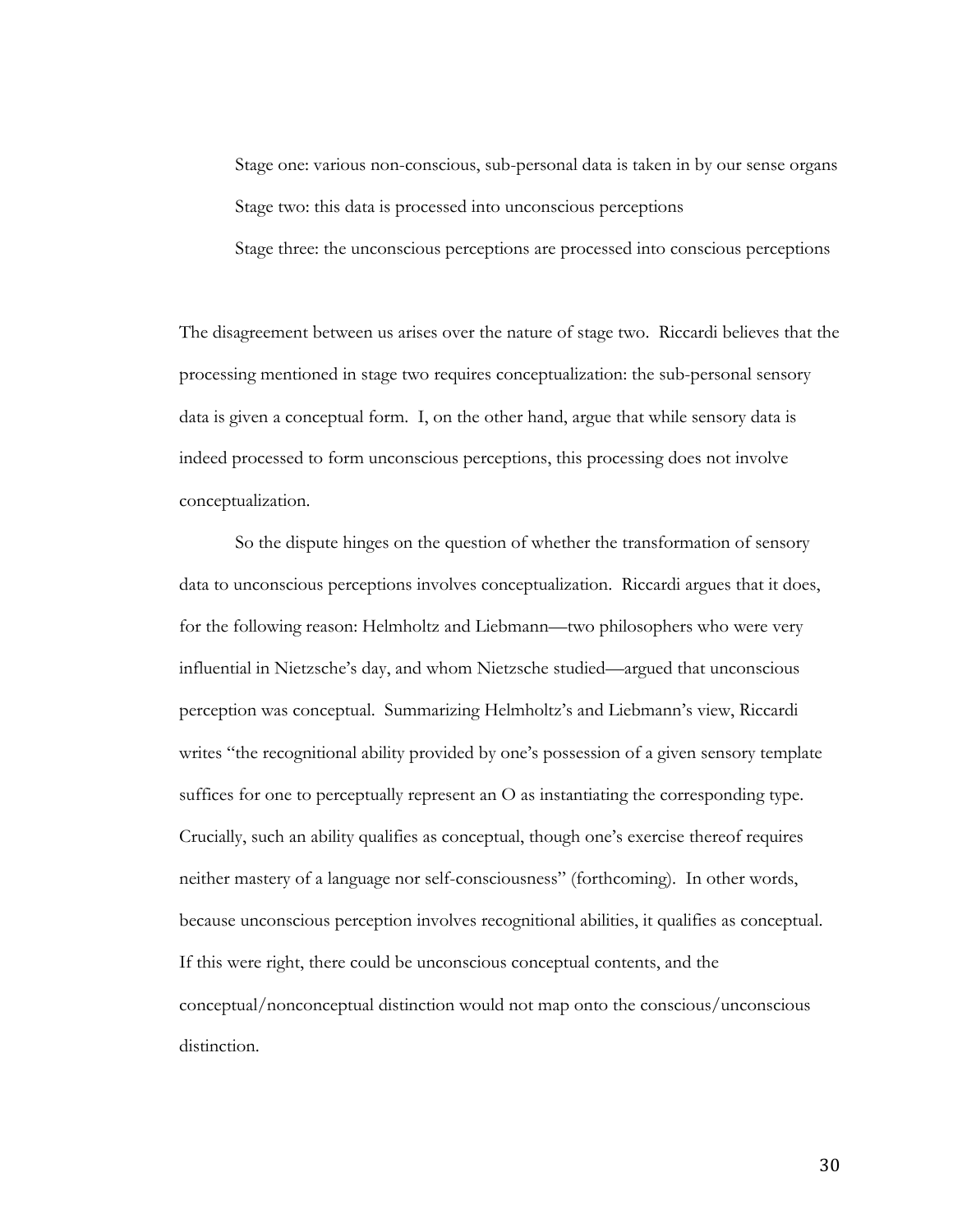Now, I certainly grant that this is a *coherent* view; many philosophers and scientists past and present attribute concepts quite liberally, crediting, for example, the ant with the concept <food> merely because it can recognize and discriminate edible and inedible items. But, as I discussed in Section 2, there is also a strand of thinking according to which concepts demand more sophistication: a creature does not possess a concept merely in virtue of enjoying discriminatory or recognitional abilities, but must, in addition, demonstrate the capacity to engage in abstract thought (i.e., thought that is not anchored to a perceptual context). This view is unambiguously endorsed by Schopenhauer and very strongly suggested by Nietzsche's association of concepts with linguistic abilities.<sup>24</sup> If we adopt this more restrictive view of concepts, then the mere fact that unconscious perception involves recognitional abilities is no longer sufficient to show that unconscious perception is conceptual. I think the balance of textual evidence (surveyed in Sections 2 and 3, above) suggests that Nietzsche endorses this more restrictive view of concepts. Accordingly, while unconscious perceptions do require processing of sensory data, this processing is not the same as conceptualization. So, contra Riccardi, stage two does not involve conceptualization, and unconscious perceptions have nonconceptual content.

Why is this an important distinction? That is, why does it matter whether we treat unconscious perceptions as conceptual or nonconceptual? It matters because we get very different accounts of Nietzsche's claim that consciousness falsifies.

On my view, consciousness falsifies precisely because it is conceptual: conceptualizing a mental content both generalizes it and potentially falsifies it (for the

<sup>24</sup> To be sure, Nietzsche read Helmholtz and Liebmann, and, as Riccardi notes, he underlined certain passages in which they speak of unconscious inferences. But we can't infer, from this, that he accepted their permissive view of concepts; after all, he also read Kant and Schopenhauer, who endorsed the restrictive view of concepts.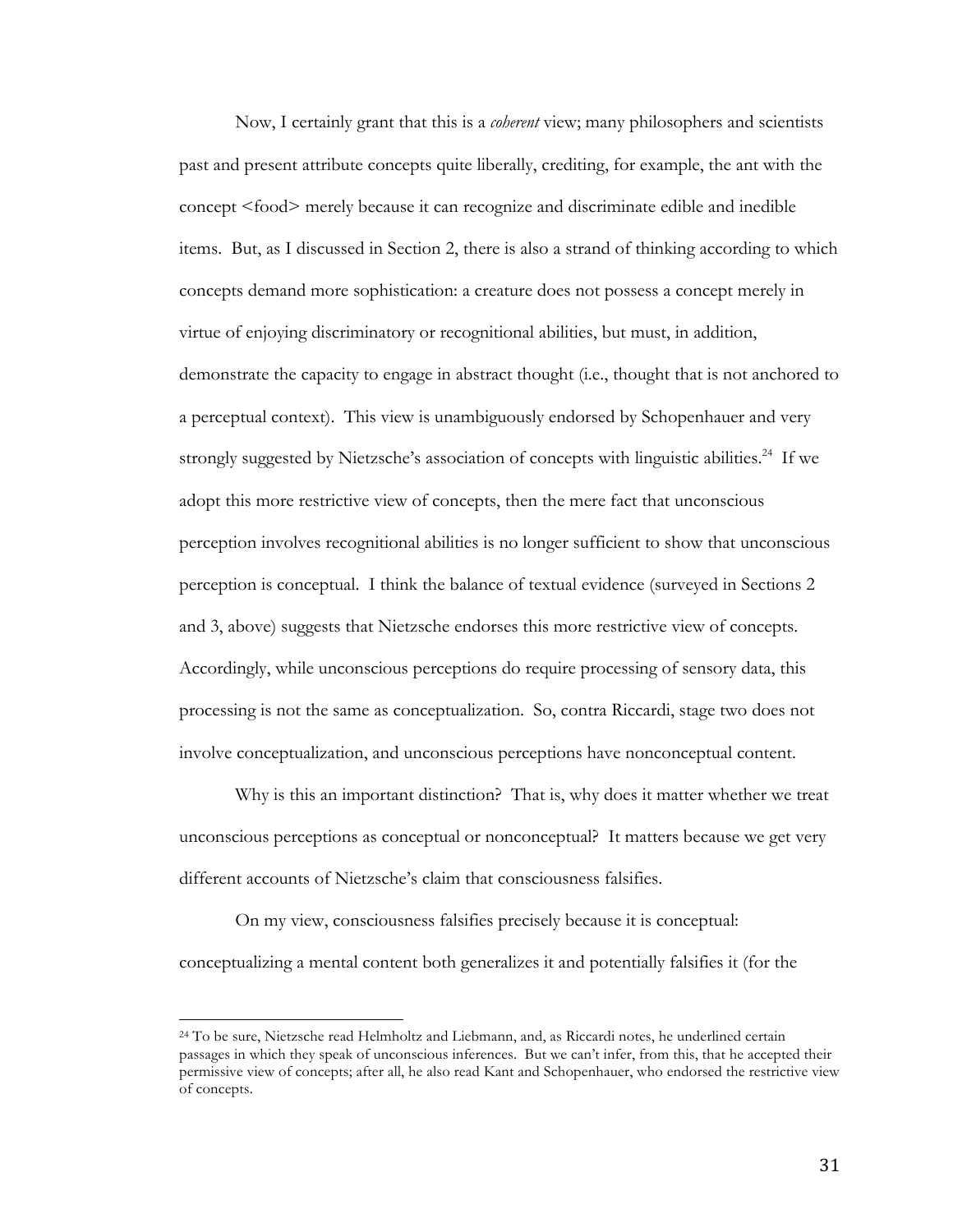details, see Katsafanas 2005). But this explanation isn't available to Riccardi; he needs to give a different account of why conscious thought is uniquely falsifying. Riccardi suggests that we can account for this aspect of Nietzsche's view by claiming that although conscious and unconscious thoughts are both conceptualized, conscious thoughts employ *different*  concepts than unconscious thoughts.

In particular, Riccardi argues that his view can account for "a peculiar kind of falsification" that occurs only in conscious states (forthcoming). First, we acquire a "shared psychological vocabulary"—a kind of folk psychology—that we use to articulate our conscious states. Second, due to the linguistic structure of conscious thought, our conscious thoughts are attributed to a subject—an "I" or "Ego"—which "acts as the bearer of the relevant attitudes" (forthcoming). This misleads us into thinking that there is a "soul, or subject, that we take to be substantial and efficacious" as well as "intrinsically conscious" (forthcoming). Nietzsche rejects these notions of the self; hence, the falsification he attributes to conscious thought might be this.

In sum, Riccardi suggests that we should read Nietzsche as follows:

- Unconscious states have conceptual contents, which simplify sensory data.
- Conscious states have conceptual contents, and the particular concepts that they employ make reference to souls and selves. This falsifies unconscious states by attributing them to a soul or self.

So conscious states falsify unconscious ones not merely in virtue of being conceptual, but in virtue of the particular kinds of concepts that they employ.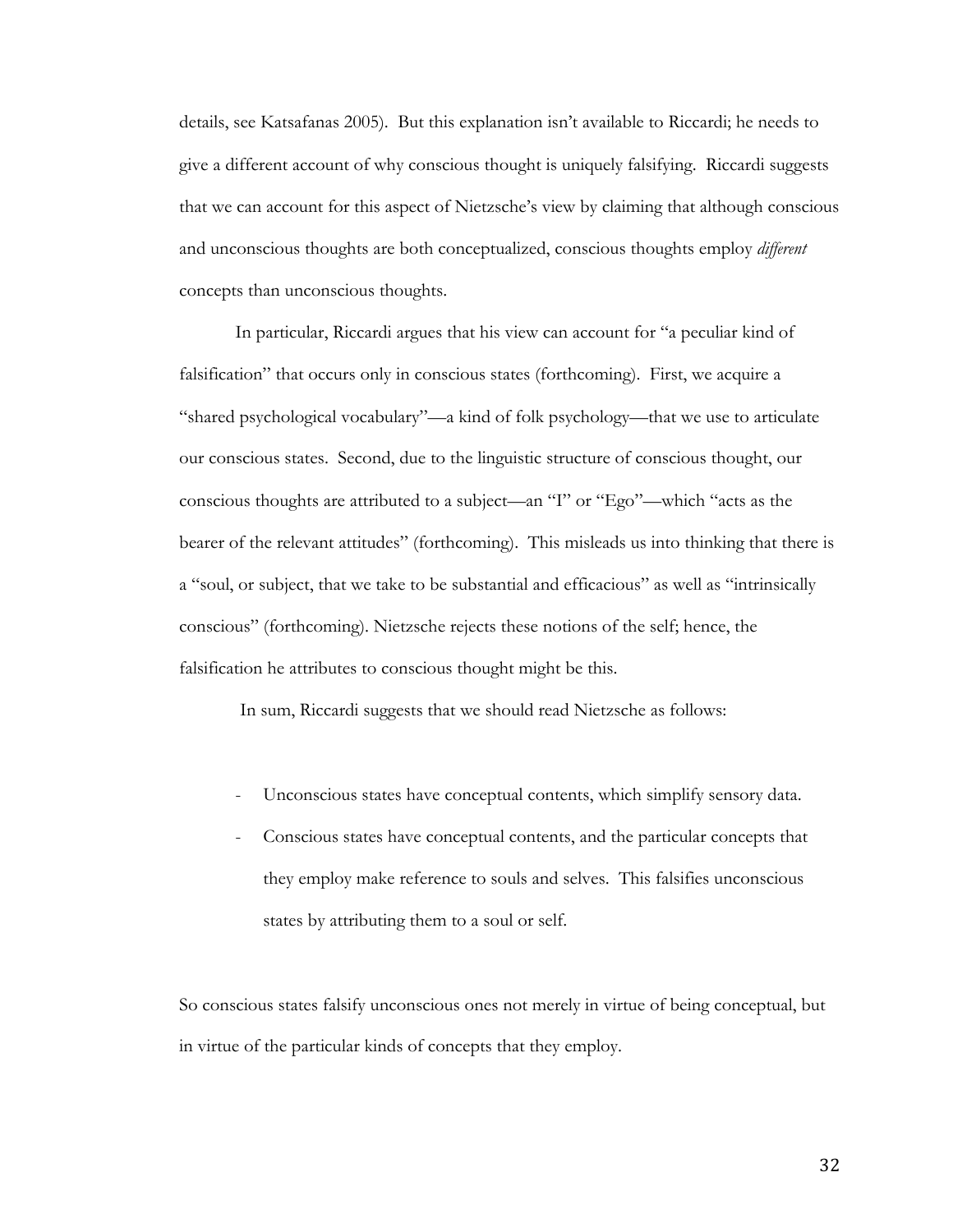However, this seems problematic as an interpretation of Nietzsche. For it entails that conscious states are only *contingently* more falsifying than unconscious states: if we began employing different concepts—concepts that did not make reference to a soul, for example—then conscious thought would be no more falsifying than unconscious thought.<sup>25</sup> So on Riccardi's reading, it is only an accident that conscious states are more distorting and falsifying than unconscious states. But Nietzsche's remarks on consciousness do not suggest that it is only contingently more falsifying than unconscious thought; quite the opposite. See, for example, the passages quoted in the first paragraph of this essay: they do not treat the defects of consciousness as correctible.<sup>26</sup>

Thus, there are two problems with Riccardi's view. First, the claim that there can be unconscious conceptual states rests on the assumption that Nietzsche associates concept possession merely with recognitional capacities, whereas the texts suggest that his view of concept possession is more demanding. Second, even if we waive this difficulty, Riccardi's interpretation would make the falsifying effects of consciousness contingent rather than necessary. My interpretation avoids both of these problems and thus seems preferable.

## **8. Conclusion**

 

If the above arguments are correct, then Nietzsche endorses the following model of consciousness: conscious mental states are those with conceptual content, whereas

<sup>&</sup>lt;sup>25</sup> I say "no more falsifying than unconscious thought," rather than "not at all falsifying," because as Riccardi emphasizes even unconscious thought will involve some "low-level" falsification.

 $26$  Riccardi responds to this point (in personal communication) by pointing out that if consciousness is necessarily bound to language, and language always involves some form of falsification, then consciousness will always be falsifying. However, if linguistic terms can be reconfigured—if, for example, we can develop terms that more adequately describe agency—then this defect, too, would be correctible, and the conscious would be no more falsifying than the unconscious.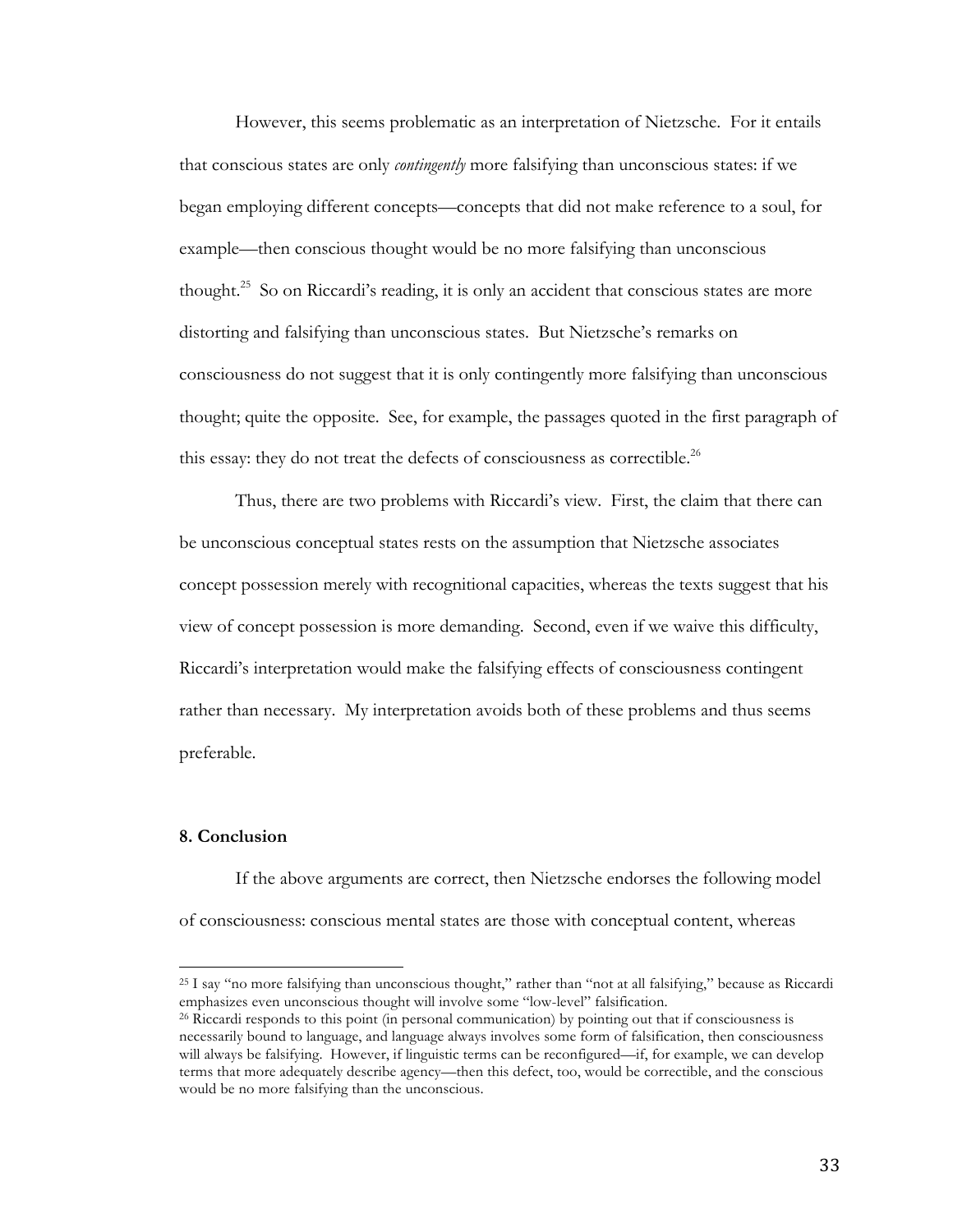unconscious mental states are those with nonconceptual content. States with conceptual content are introspectively accessible and communicable, whereas states with nonconceptual content are not. This interpretation of Nietzsche's theory of consciousness not only fits the textual evidence discussed above, but also explains why Nietzsche claims that consciousness is simplifying and falsifying. Consciousness is simplifying because concepts are universal or general. Thus, representing a particular conceptually will simplify the particular: it will elide some detail. Moreover, there is no one set of concepts or conceptual relations that is necessary or best for all agents; conceptual schemes are socially and historically contingent. It follows that there is no one necessary or best way of rendering unconscious content conscious. In sum: reading Nietzsche's conscious/unconscious distinction as the conceptual/nonconceptual distinction not only fits nicely with the textual evidence, but gives us a straightforward explanation for Nietzsche's otherwise puzzling claim that conscious thought is necessarily simplifying and falsifying.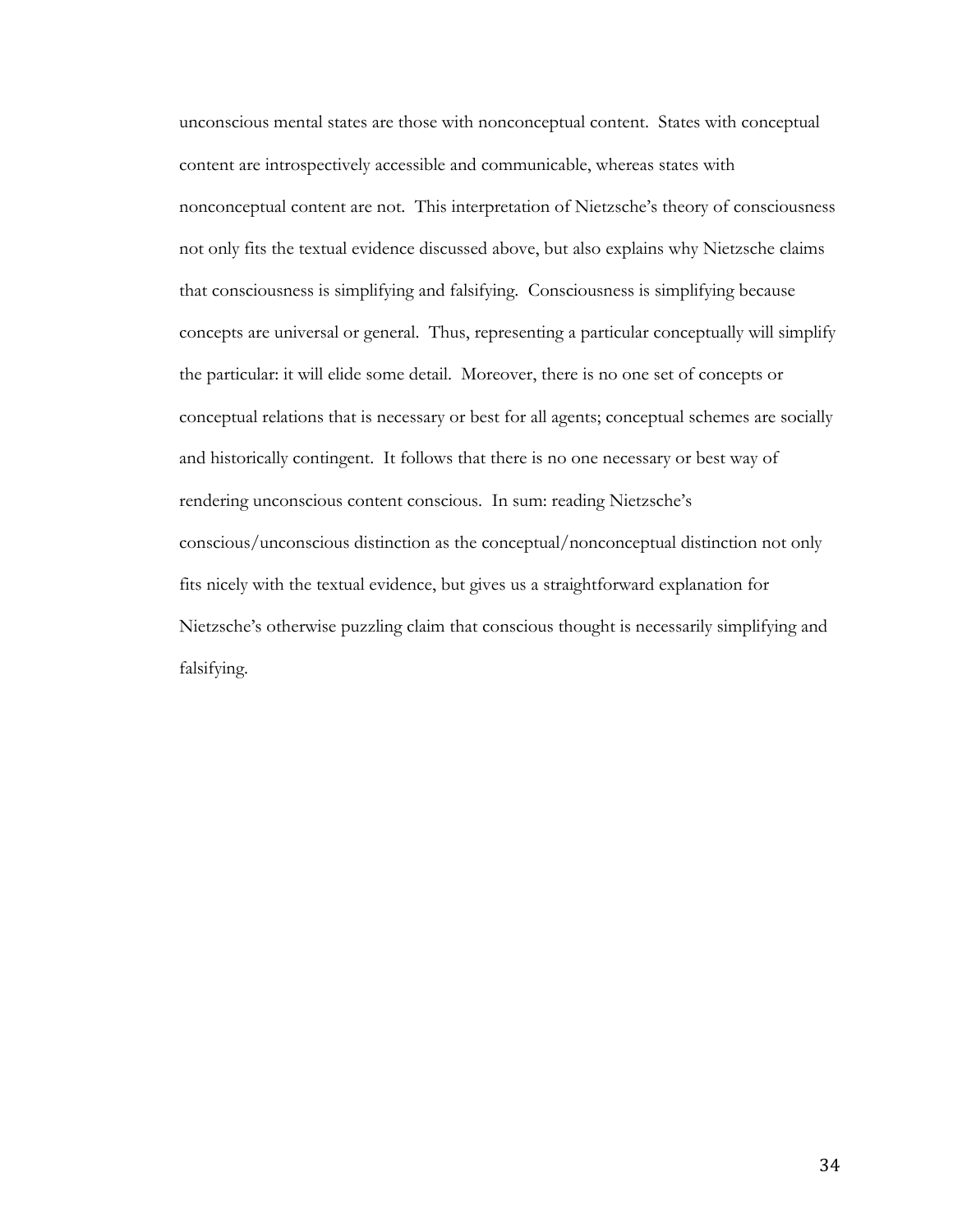# **References**

Abbreviations of Nietzsche's Works:

- BGE *Beyond Good and Evil*, trans. Kaufmann (Modern Library, 1968)
- D *Daybreak*, trans. R.J. Hollingdale (Cambridge University Press, 1982)
- EH *Ecce Homo*, trans. Kaufmann (Modern Library, 1968)
- GM *On the Genealogy of Morality*, trans. Kaufmann (Modern Library, 1968)
- GS *The Gay Science*, trans. Kaufmann (Vintage, 1974)
- KSA *Kritische Studienausgabe in 15 Bänden*, eds. G. Colli and M. Montinari (Walter de Gruyter, 1967-1977)
- TI *Twilight of the Idols*, trans. Kaufmann (Viking, 1954)
- WLN *Writings from the Late Notebooks,* trans. Kate Sturge (Cambridge, 2003)
- Abel, Günter. (2001) "Bewußtsein Sprache Natur: Nietzsches Philosophie des Geistes," *Nietzsche-Studien* 30: 1-43.
- Clark, Maudemarie. (1990), *Nietzsche on Truth and Philosophy.* Cambridge: Cambridge University Press.
- Constâncio, João. (2011) "On Consciousness: Nietzsche's Departure From Schopenhauer," *Nietzsche-Studien* 40: 1-42.
- Doyle, Tsarina. (2011) "Nietzsche, Consciousness, and Human Agency," *Idealistic Studies*  21:11-30.
- Gardner, Sebastian. (1999) "Schopenhauer, will and the unconscious," in *The Cambridge Companion to Schopenhauer*, ed. Christopher Janaway (Cambridge: Cambridge University Press, 1999), pp. 375-421.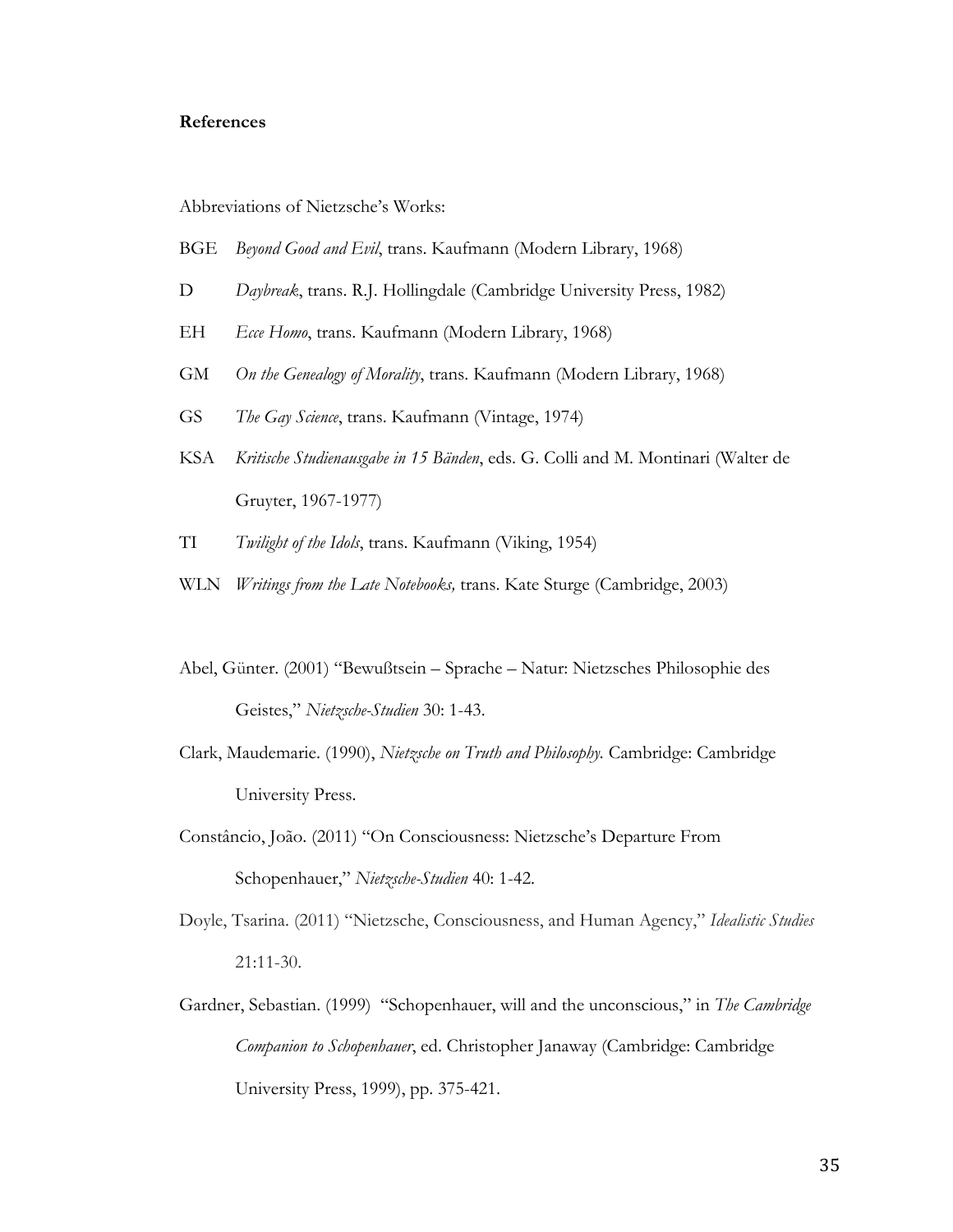- Gennaro, Rocco. (1996) *Consciousness and Self-Consciousness: A Defense of the Higher-Order Thought Theory of Consciousness.* John Benjamins Publishing Company.
- ---. (2012) *The Consciousness Paradox: Consciousness, Concepts, and Higher-Order Thoughts*. Cambridge: MIT Press.
- Goldstone, Robert and Andrew Hendrickson. (2010) "Categorical Perception," *Interdisciplinary Reviews: Cognitive Science* 1: 69-78.
- Hassin, R., J. Uleman, and J. Bargh. (2005) *The New Unconscious.* Oxford: Oxford University Press.
- Kant, Immanuel. (1999), *The Critique of Pure Reason,* ed. and trans. Paul Guyer and Allen Wood. Cambridge: Cambridge University Press.
- Katsafanas, Paul. (2005), "Nietzsche's Theory of Mind: Consciousness and Conceptualization," *European Journal of Philosophy* 13: 1-31.

Leiter, Brian. (2007), "Nietzsche's Theory of the Will," *Philosophers' Imprint* 7(7): 1-15.

- Muraven, Mark and Roy F. Baumeister. (2000) "Self-Regulation and Depletion of Limited Resources: Does Self-Control Resemble a Muscle?" *Psychological Bulletin* 126: 247-59.
- Riccardi, Mattia. (forthcoming) "Nietzsche on the Superficiality of Consciousness," in Manuel Dries (ed.), *Nietzsche on Consciousness and the Embodied Mind.* Berlin: Walter de Gruyter.

Rosenthal, David M. (2005) *Consciousness and Mind.* New York: Oxford University Press.

- Schopenhauer, Arthur*.* (1969) *The World as Will and Representation*, 2 volumes, trans. E.F.J. Payne. New York: Dover Publications.
- ---. (1974) *On the Fourfold Root of the Principle of Sufficient Reason,* trans. E.F.J. Payne. Illinois: Open Court Publishing.